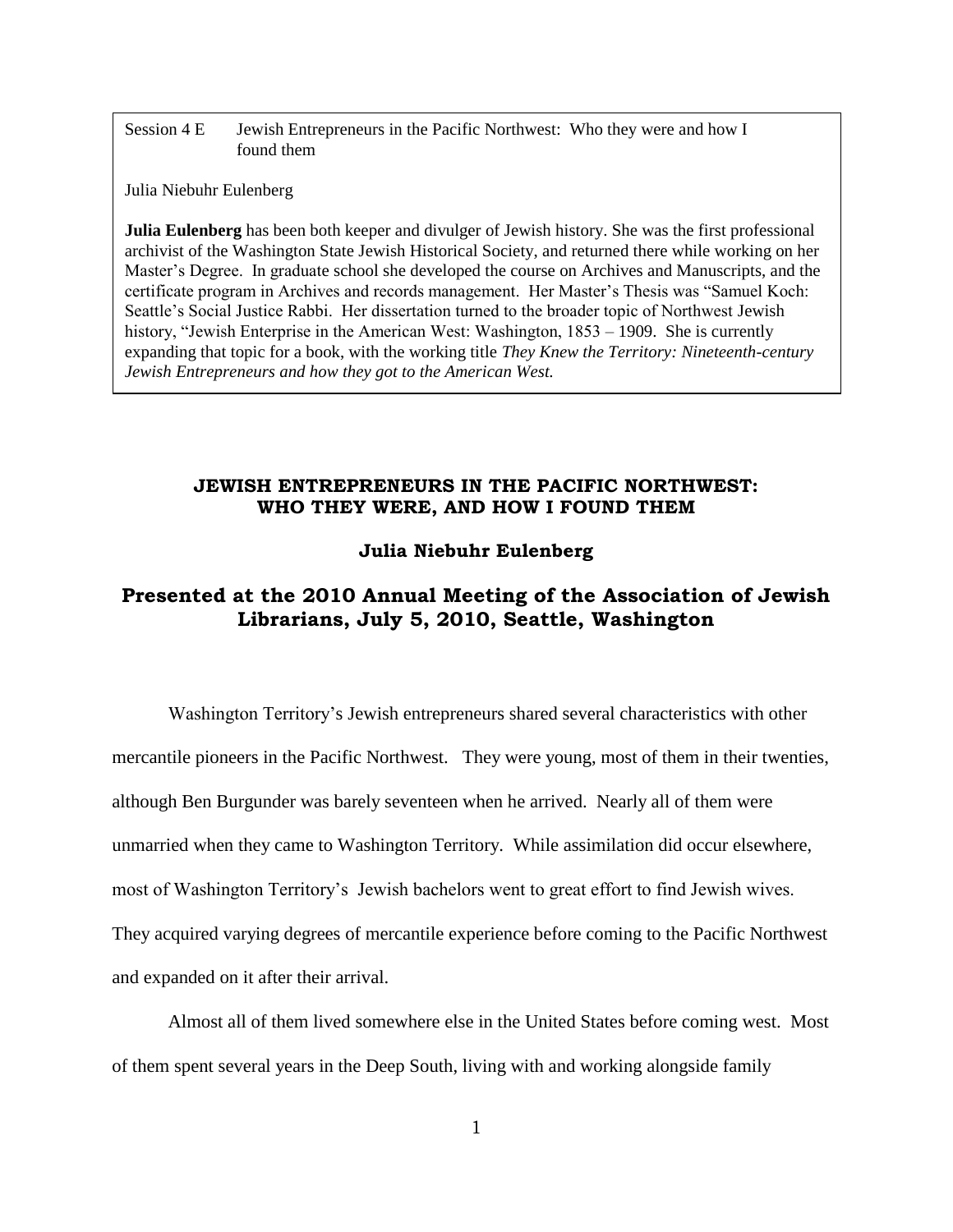members who had arrived a decade earlier. Washington Territory's Jewish pioneers left the South two to five years before the Civil War began. The hostilities cut them off from family support at a time when they most needed the commercial and kinship networks that are the backbone of Jewish business patterns. Most of them were now truly on their own.

The next stop for many of them was California. Some worked briefly in San Francisco, but their ultimate destination was northern California where the gold mines were. Five of Washington Territory's Jewish entrepreneurs spent time in Nevada City, California.

Religious persecution, the primary reason that Jews left Germany, bore a resemblance to the experience of other southern and western pioneers who came from the German-speaking states. However, the experience of German Jews differed in some crucial ways. Persecution against the Jews went beyond the religious antagonism faced by Catholics who lived in the Protestant regions of Germany or Protestants who lived among Catholics. Antisemitism was cultural, social, religious— and legal. Jews who came to America sought freedom not just to practice their religion, but to marry, participate as full citizens, live where they wanted to live, and carry out a wider range of business activities than German law permitted.

\* \* \* \* \*

The young Jews who came to Washington Territory established small mercantile stores soon after their arrival. However, they quickly branched out into a broad range of entrepreneurial activities. In the old Oregon Country, two of them were hay ranchers, another two were involved in wheat farming, one successfully placed himself and his sons in the international hops market, and still another bought and sold cattle. Transportation activities among the entrepreneurs ranged from the ownership and management of seagoing vessels to the development of railroads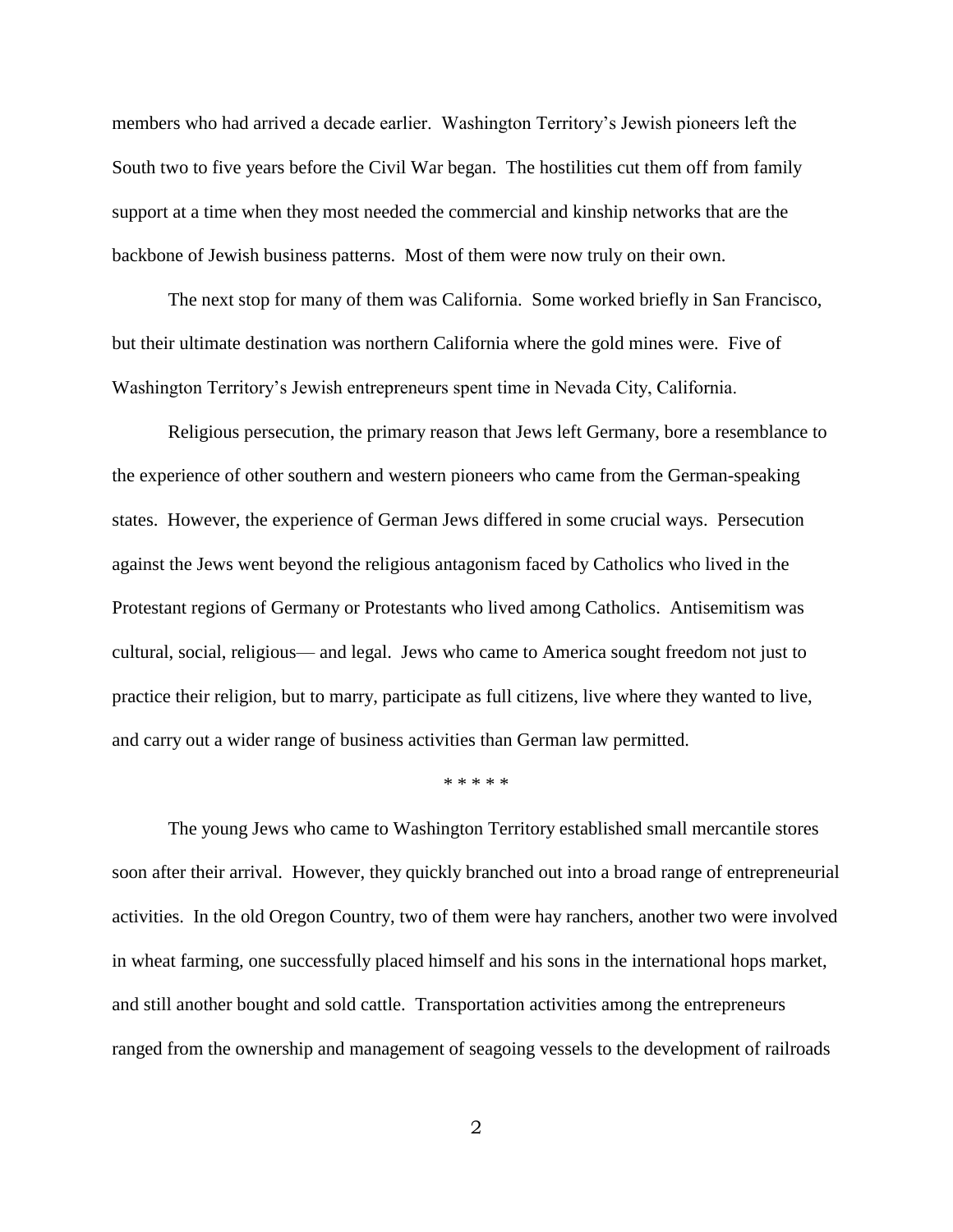and interurban lines. At least two of them enlarged upon the concept of mercantile credit and founded banks.

The earliest Jewish entrepreneurs in the Pacific Northwest were German Jewish immigrants who arrived in Oregon and Washington territories between 1840 and 1880. The timing of their arrival, their primarily liberal religious backgrounds, and their commercial experience dictated a particular type of business pattern. Through their small mercantile outlets, they sold goods and offered credit to the farmers, homesteaders, and miners who made up much of the region's nineteenth-century white population. The Jewish merchants parleyed their mercantile success into expanded operations. There was hardly a peddler among them.

Two important events in the 1890s altered this entrepreneurial experience. At the1893 World's Columbian Exposition in Chicago, Frederick Jackson Turner told an international audience that the American frontier had ceased to exist. Turner's thesis hinged on the loss of untamed wilderness and room for expansion. He mistook the continental United States for the far flung frontier the American government continued to pursue, as American possessions in Alaska, Hawaii, Guam, and elsewhere testify. Nonetheless, his point was legitimate. The freewheeling days were over, and those doing business in the Pacific Northwest would have to look for other ways in which to prosper in the commercial world.

The second nineteenth-century event that altered entrepreneurial behavior was the mass migration of millions of European Jews and other ethnic groups from southern and eastern Europe. The migrants came to the large cities of Europe—Vienna, Berlin, Paris, London. They fled to the Americas—Canada, the United States, Mexico, Argentina and other places in South America. The sheer volume of migrants made it seem as if everyone had picked up and moved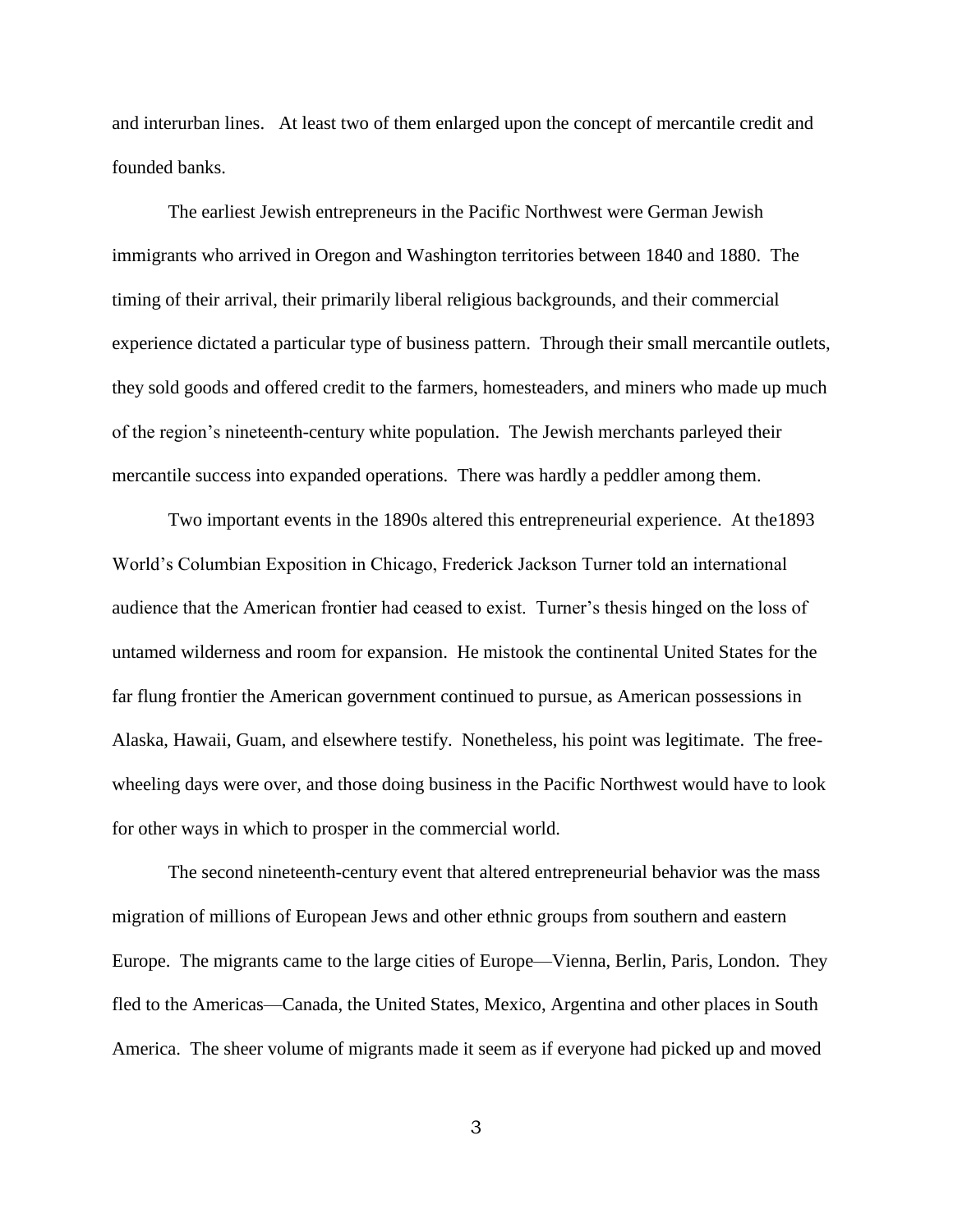somewhere else. The problems the mass migration created were immense. The cities to which the immigrants moved were already crowded. The immigrants themselves came with a wide range of aspirations that were almost impossible to fulfill. Some were intent on carrying out their own version of the back-to-the-soil movement. Others expected instant wealth and were forced instead to deal with grinding poverty. Moreover, most of the immigrants came out of an oldfashioned culture and visibly reflected its old ways.

Some of the East European immigrants separated themselves from the new world they entered, in an effort to maintain their way of being. The earlier immigrants often kept their distance from the new immigrants as well. In America, however, the relationships between the two groups shifted almost immediately. Americanization efforts from the secular community included English-language courses and child welfare assistance programs. Efforts to Americanize religious practices got off to a rockier start. The willingness of liberal Jews to overlook rules of *kashrut* shocked the new immigrants into taking responsibility for their own religious lives in Seattle and elsewhere.

The mass migration lasted until the outbreak of World

War I. Initially stopped by the war, immigration from Eastern Europe was further curtailed by postwar legislation. In 1924, the U.S. Congress passed the National Origins Act, which used the 1890 federal census to establishing immigration quotas. In using this census, the Act aimed specifically at preventing any further significant immigration from Southern and Eastern Europe.

From 1840 to 1890, few immigrants had declared themselves to be from Poland or other parts of East Europe. During those years, European politics had shifted borders back and forth between nations. The cities from which most of the East European immigrants and the Jews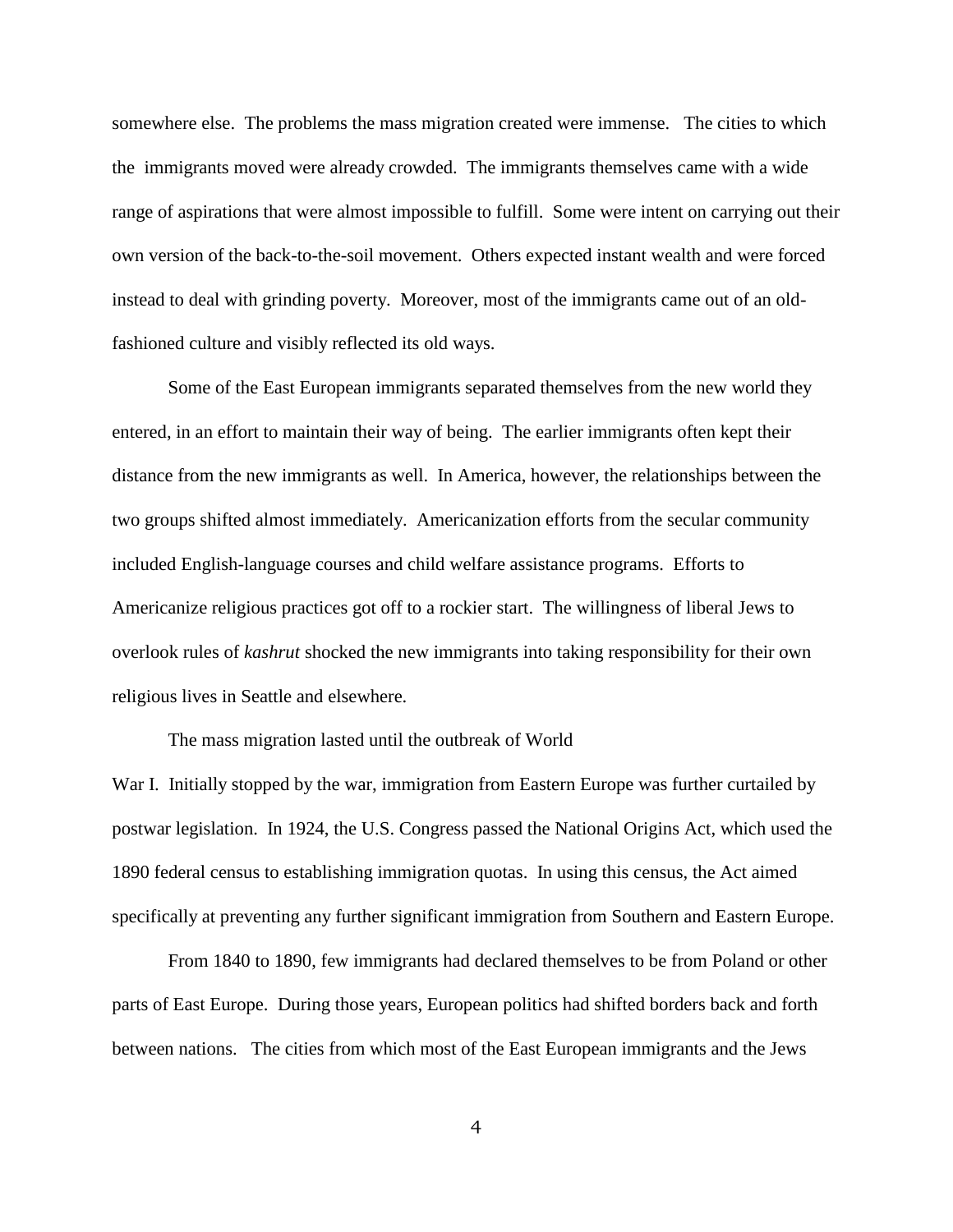from Posen had come belonged to any one of several countries, given a particular year. Isaac Pincus serves as a good example of this. When he was born, his home town of Grodno was in Poland. When he left Europe for the United States, Grodno was in Prussia. Still later, it was returned to Poland. Pincus gave both Poland and Prussia as his birthplaces at one time or another during his years in America. Census interpreters and transcribers gave still more as Grodno fell under the rule of the Soviet Union, and again became part of Poland.

Perhaps the federal census takers also had their own formula for determining where a person was from. They certainly had their own notions about how the names of individuals should be spelled, and these varied from decade to decade as well.

When the place of birth mattered in 1924 and 1939, the German and Prussian birthplaces were once again part of Poland. Had the nineteenth-century Jewish immigrants declared themselves to be Polish in 1840 and later, they might have set the stage for a different set of immigration laws and a different outcome during World War II.

The mass migration brought two major groups of Jewish immigrants to the Pacific Northwest. The first came out of the Pale of Settlement, a no-man's land between Poland and Russia, and then from locations further east. Sometimes called Russian Jews, they created entrepreneurial activities that filled their need for kosher goods, work schedules that met their stricter religious requirements for Shabbat and the holidays, and their preference for an urban landscape. For the most part, they were less interested in commercial risk taking than the pioneers had been. The initial entrepreneurial efforts of this group included small mercantile outlets, tailor shops, and the collection of scrap, all of which the immigrants expanded into larger operations, just as previous immigrants had done.

5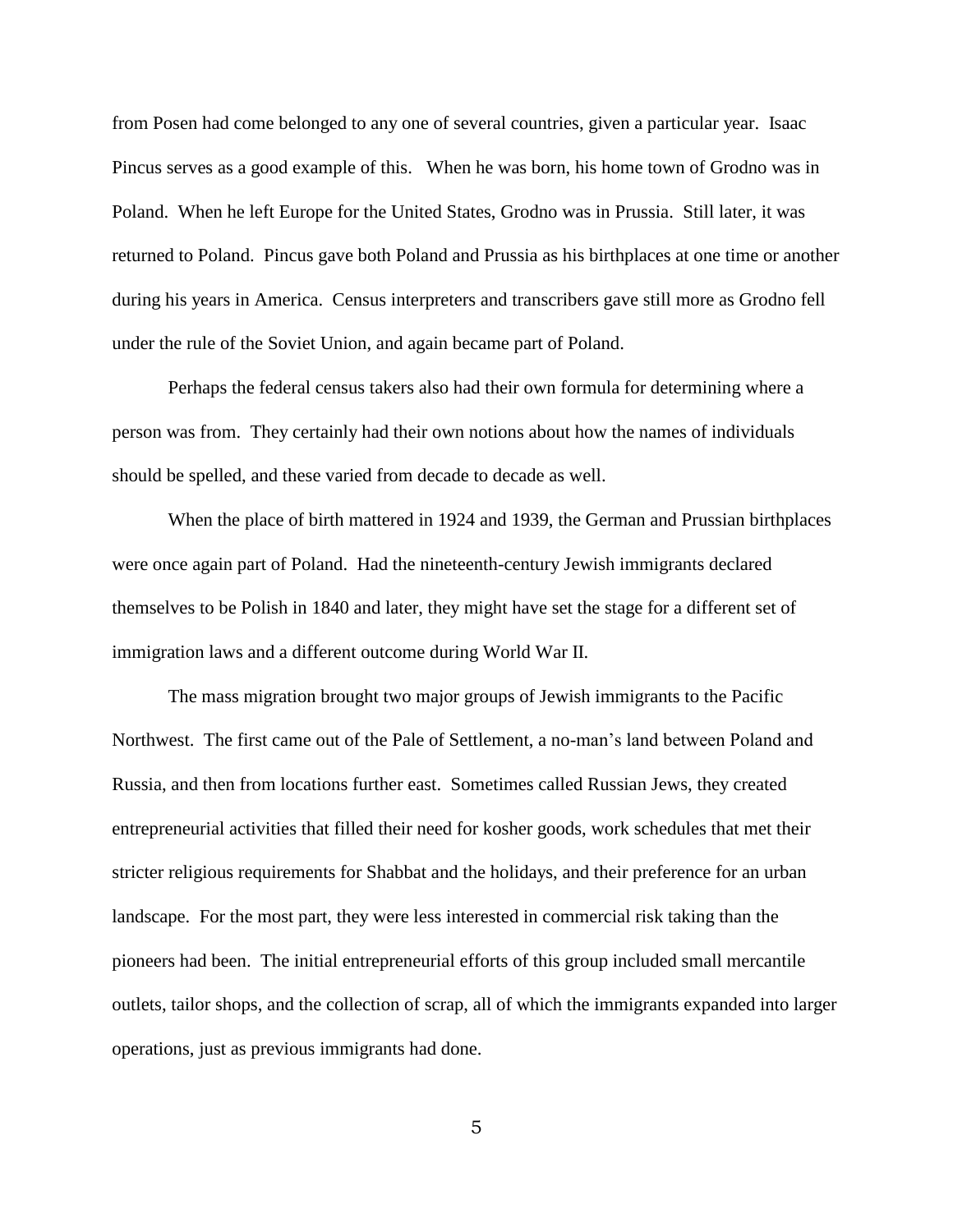The second arrivals came after the turn of the century. These were the Sefaradim, descended from the Jews expelled from Spain and Portugal during the Inquisition. Some had fled north to Amsterdam, but the largest number made their way east to France, Italy, and parts of the far-ranging Ottoman Empire. The Sefaradim who came to Seattle were from Marmara, the Island of Rhodes, and Istanbul. They arrived initially in the company of Greek fishermen who declared that Seattle reminded them of their beautiful island home. The Greeks continued to be fisherman. The first business activities of the Sephardic Jews who had come with them included selling fish.

The background of these Jews differed significantly from that of both the German Jews who had come to Washington Territory in the middle of the nineteenth century and that of the East European Jews who had arrived in the 1880s. Like the East European Jews, the Sefaradim were religiously orthodox. However, their liturgy and synagogue music differed not only from the city's other Jews; the melodies and liturgies differed among themselves. At one point, Seattle was home to three different Sephardic synagogues—and still is home to two.

The first entrepreneurial success of the Sephardic Jews was in marketing fish. They soon moved into other venues. However, all of these activities occurred well after the period covered in the book I am writing, but one example of their entrepreneurial experience is worth mentioning.

Nessim Alhadeff understood the importance of marketing fresh fish. He did so initially at a stand at the Pike Place Public Market. Eventually, he was confronted with a loss of business as the new street car and interurban railways led to the development of housing away from Seattle's urban core. Housewives liked to dress up and come into town on the interurban to shop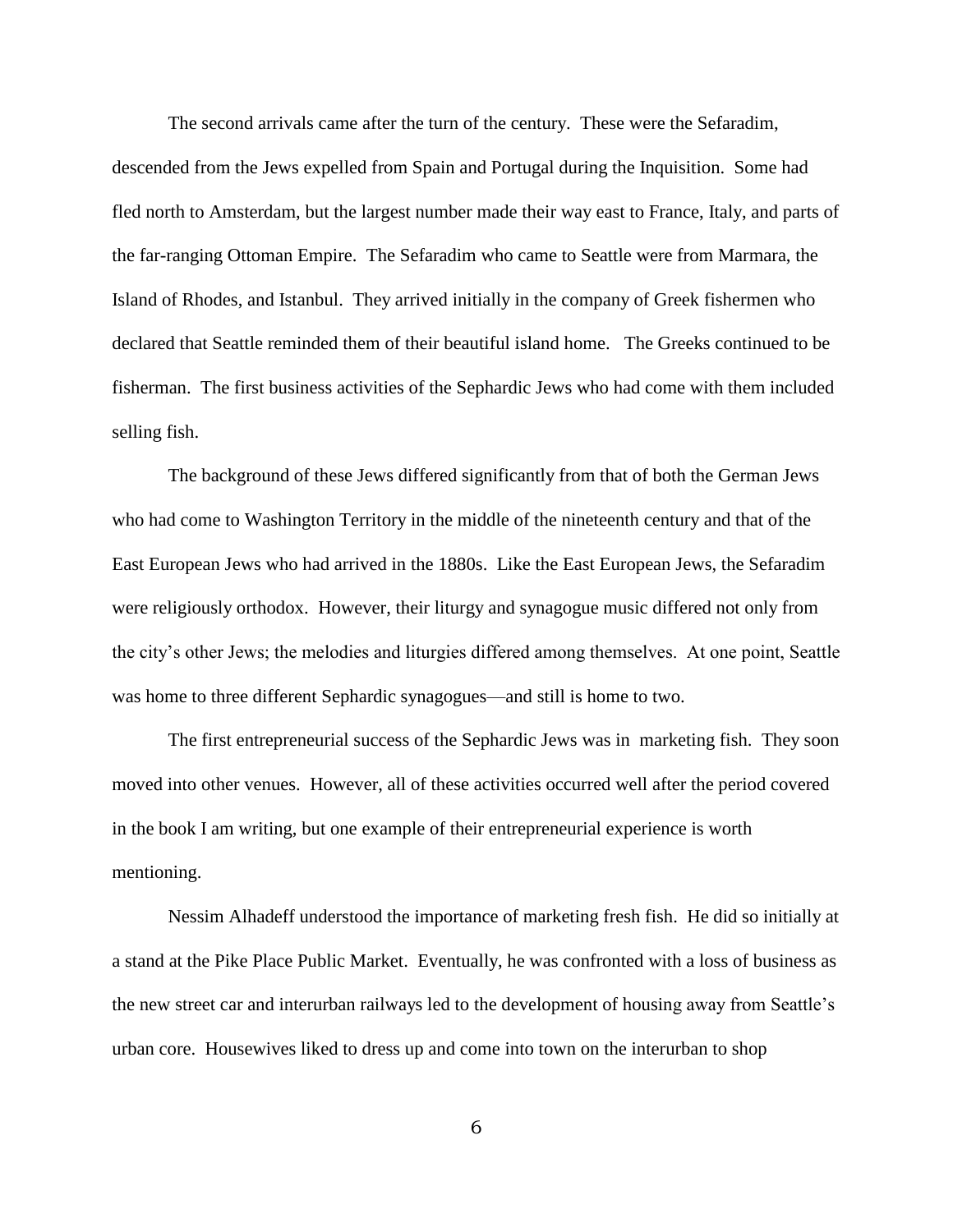downtown at the stores, but then they were dressed for going to the butcher or the fishmonger. The businesses that supplied their household needs had followed them out to the end of the rails. They no longer needed to shop for produce, meat, and fish in downtown Seattle. Decades earlier, German-Jewish merchants followed their former customers across the forty-ninth parallel border into British North America. In taking the interurban cars to his former customers, Alhadeff followed the same business pattern.

At first he carried a basket of fresh fish on his lap and sold the fish door to door. It was a step below marketing with a horse-drawn delivery wagon, but Alhadeff soon expanded beyond the interurban cars and bought his own wagon. That is part of a later economic history of Washington's Jews.

Today, I want to limit the scope of the story to only one pioneer's experiences. Bailey Gatzert, one of Washington Territory's Jewish entrepreneurs, arrived in the United States in 1849.

\* \* \* \* \*

The working title of my forthcoming book is *They Knew the Territory: Nineteenth-Century Jewish Entrepreneurs.* The dissertation proposal 25 years ago that suggested that topic was nearly turned down. No one believed there had been enough Jews in the Pacific Northwest to make it an appropriate thesis. Early research located nearly 250 Jews doing business in Washington Territory between 1853 and 1889. The dissertation topic was accepted, and the rest has been history. Subsequent research has increased the number of Washington Territory's Jews to nearly 300. The intent of this paper is to describe the history of these pioneers by telling the

7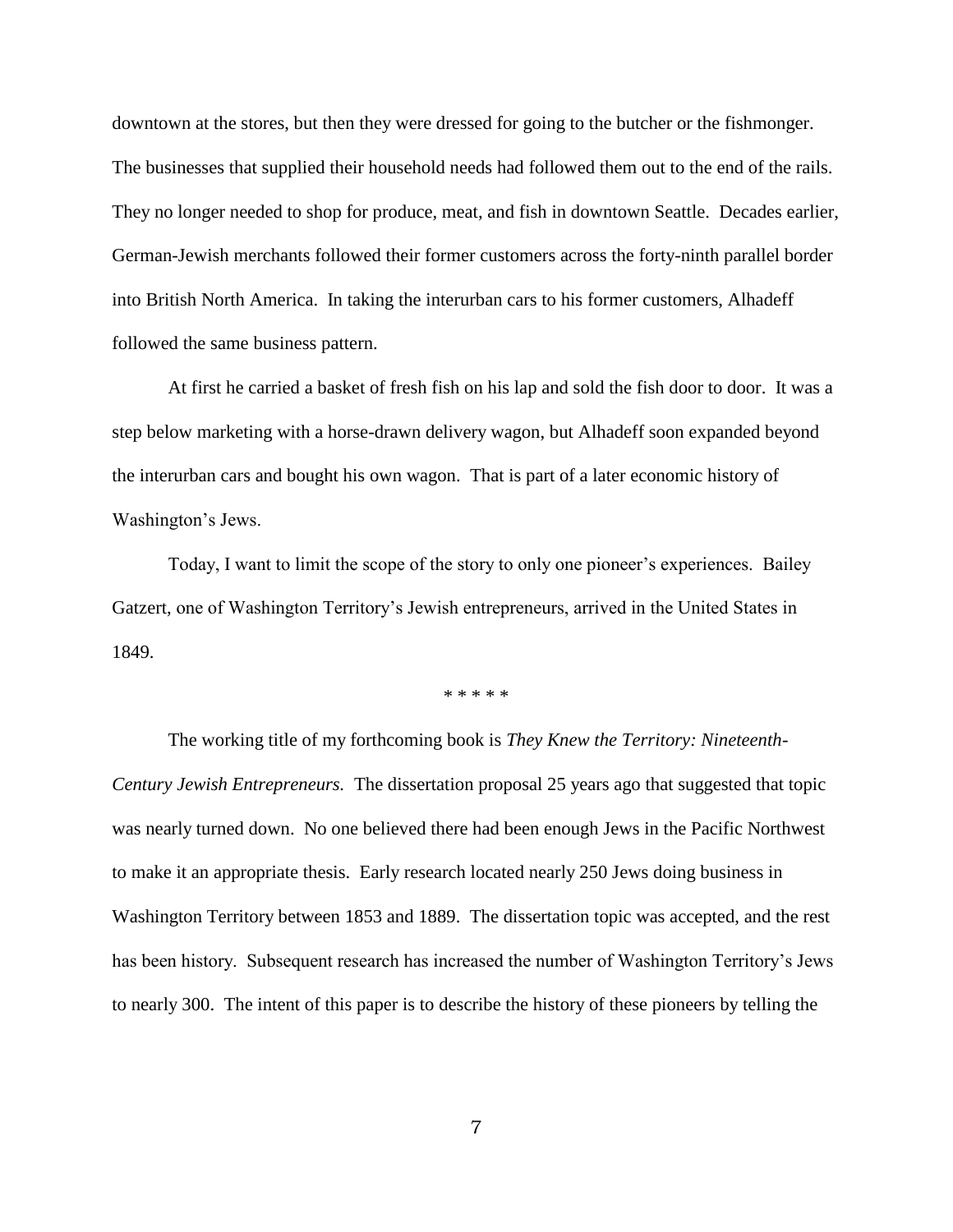story of one of them, and to explain how I located more than the handful of Jews rejected as unworthy of study.

*HistoryLink.org* is an on-line research site founded by the late Walt Crowley and others. The site contains biographies, thumbnail sketches of the state's towns, and full accounts of events that shaped the state's history. Like all other sources, the accuracy of information depends on the author. *HistoryLink* does make an effort to vet its contributes for accuracy and, in general, its reputation among Pacific Northwest historians is good. Yet, *HistoryLink's* biography of Bailey Gatzert is scanty. The essay notes that Gatzert came to America at the age of twenty to join a sister in Natchez, Mississippi. The biosketch goes on to say that Gatzert was the brotherin-law of a famous entrepreneurial family, the Schwabachers, and mayor of Seattle for a single, one-year term.

I have used a variety of research tools to broaden this narrow picture of Gatzert. Genealogists use several of them to locate family members, but these sources prove equally valuable for historians.

*The World Deluxe Version of Ancestry.com* contains European as well as American census data. Census data and a family tree provided information about Gatzert's birth (date and place) and the birthplaces of both parents and most of his siblings. I used other sources to verify that this was "my" Bailey Gatzert and his siblings.

I want to stress the importance of this issue of verification. In Gatzert's case, both of his names are unusual for Jews and make it somewhat easier to accept my finds as correct. Other names, like Isaac Pincus, turn out to be far more common. More than one individual with that set of names appears in the censuses documenting the places that other sources have indicated as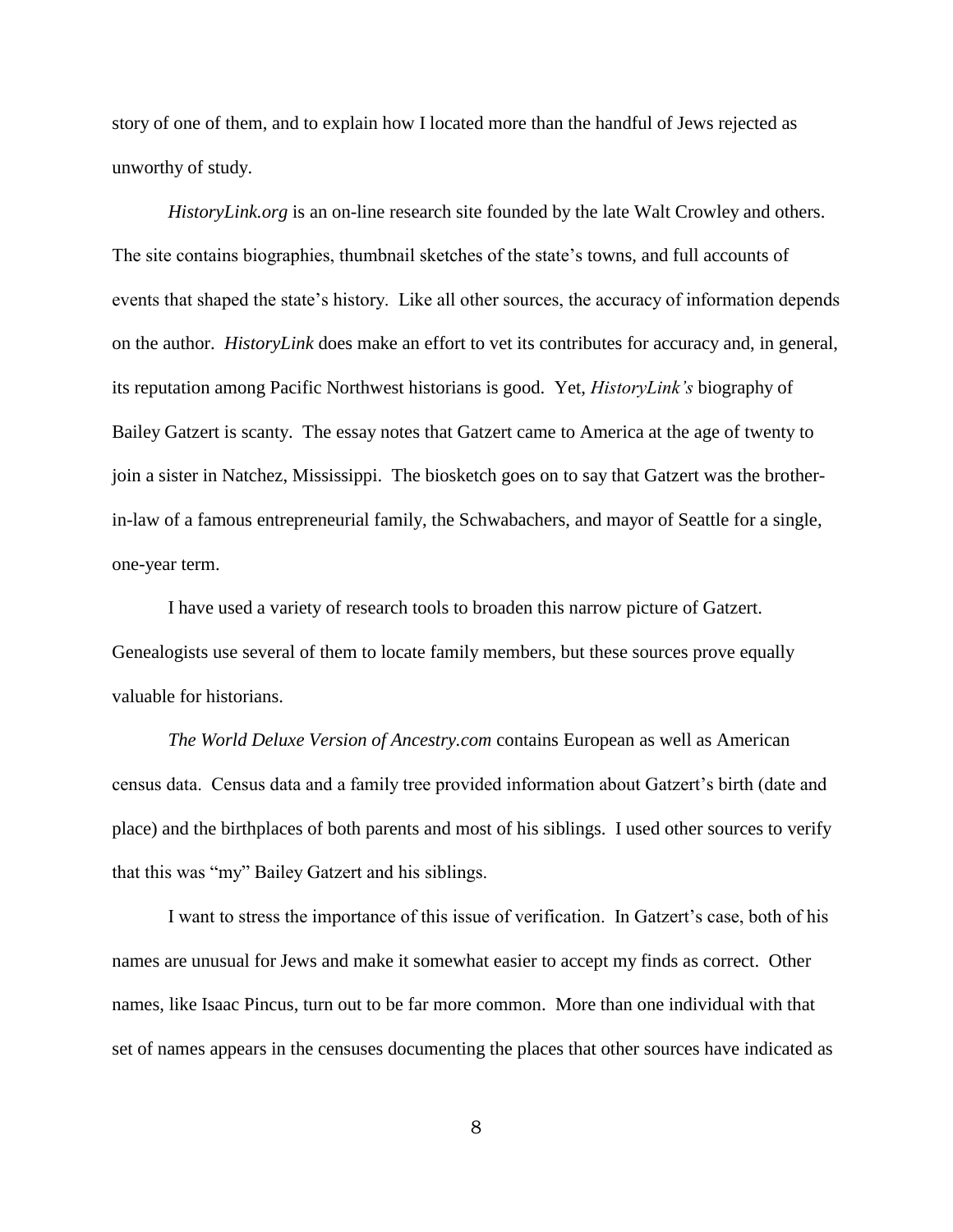residences for "my" Isaac Pincus. The only way to verify accuracy in such cases is to check additional sources, watch birth dates closely, and either accept that a previous wife and child might well have existed somewhere else or dismissing the married father as the "wrong" Isaac Pincus.

Bailey Gatzert was born in 1829 in Bavaria. The birthplace locations of his siblings varied. Among the German states, Bavaria was the most vigorous in observing the *matrikel*—a series of harsh rules against the Jews. The *matrikel* limited the number of Jewish marriages in a given town, restricted the types of occupations Jews could engage in, and prevented Jews access to higher education and civic activities. These rules limited the aspirations of the Gatzert family and may have accounted for the number of places in which the Gatzert children were born.

 Sarah Kahn Gatzert was born in Hofheim; her husband, Abraham Gatzert, was born in Alsbach. The family regularly traveled back and forth from Alsbach to Hofheim to Worms between 1817 and 1839. This may have been for family or business reasons; it may also have reflected legal restrictions. Seligmann, Samuel, and Lazarus Gatzert were born in Alsbach. These three sons apparently remained in Germany.

*Ancestry.com* lists a passport application for Bailey Gatzert and his wife, Babette. The application declares Bailey Gatzert's intention to visit family and friends in Europe. Presumably, visits to Gatzert's three brothers and their families were part of the couple's itinerary. The rest of the Gatzert siblings emigrated to America. Among them was a brother, Joseph Loeb Gatzert, who signed his brother's passport application.

9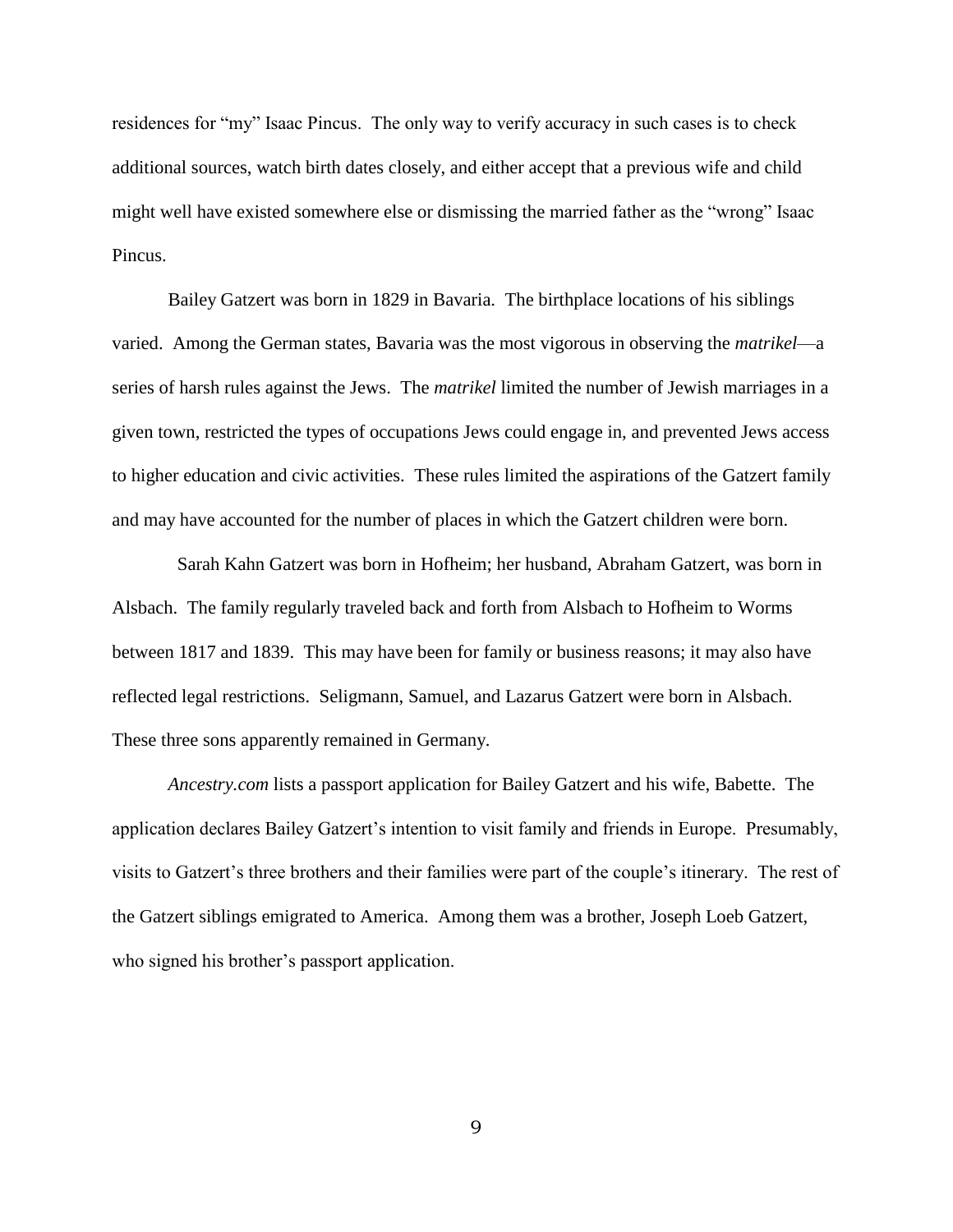Abraham's Gatzert's occupation is unknown, but he may have carried out some kind of business activities for both the Kahn and the Gatzert families on these trips between Alsbach and Hofheim.

The children may have viewed the family's constant traveling as a series of adventures. Depending on the family's reasons for travel and the possible harassment they may have experienced at border crossings, it may also have been more traumatic. The refugee experiences of children often are. For Sarah Gatzert, however, the experience could only have been grueling. She spent fifteen years traveling on rough and sometimes muddy roads by horse and wagon. During all of that time, Sarah was pregnant, nursing, or merely caring for a growing family which would, in the end, consist of nine surviving children. (There may have been other children who were miscarried or died at birth, and whose births were not recorded.) Sarah died in 1842, three years after the birth of her last known child.

Abraham Gatzert remarried almost immediately. His new wife, Sette Kaufmann, was fourteen years younger than he. (Her name was probably Yette, a common Jewish name while ―Sette‖ is not. Census takers and their transcribers constantly scrambled the spelling of names. I have seen a copy of the original census, and I believe that what the transcriber took to be an "S" is actually a " $Y$ ."

Men often remarried quickly in those days. How else could they care for their children and work? Abraham and Sette/Yette added only one child to the Gatzert line, but Simon, born in Hofheim in 1842, did not survive his first year. Another death took place in that same year, that of Bailey Gatzert's —paternal grandfather. A year later, Bailey Gatzert's father was also dead.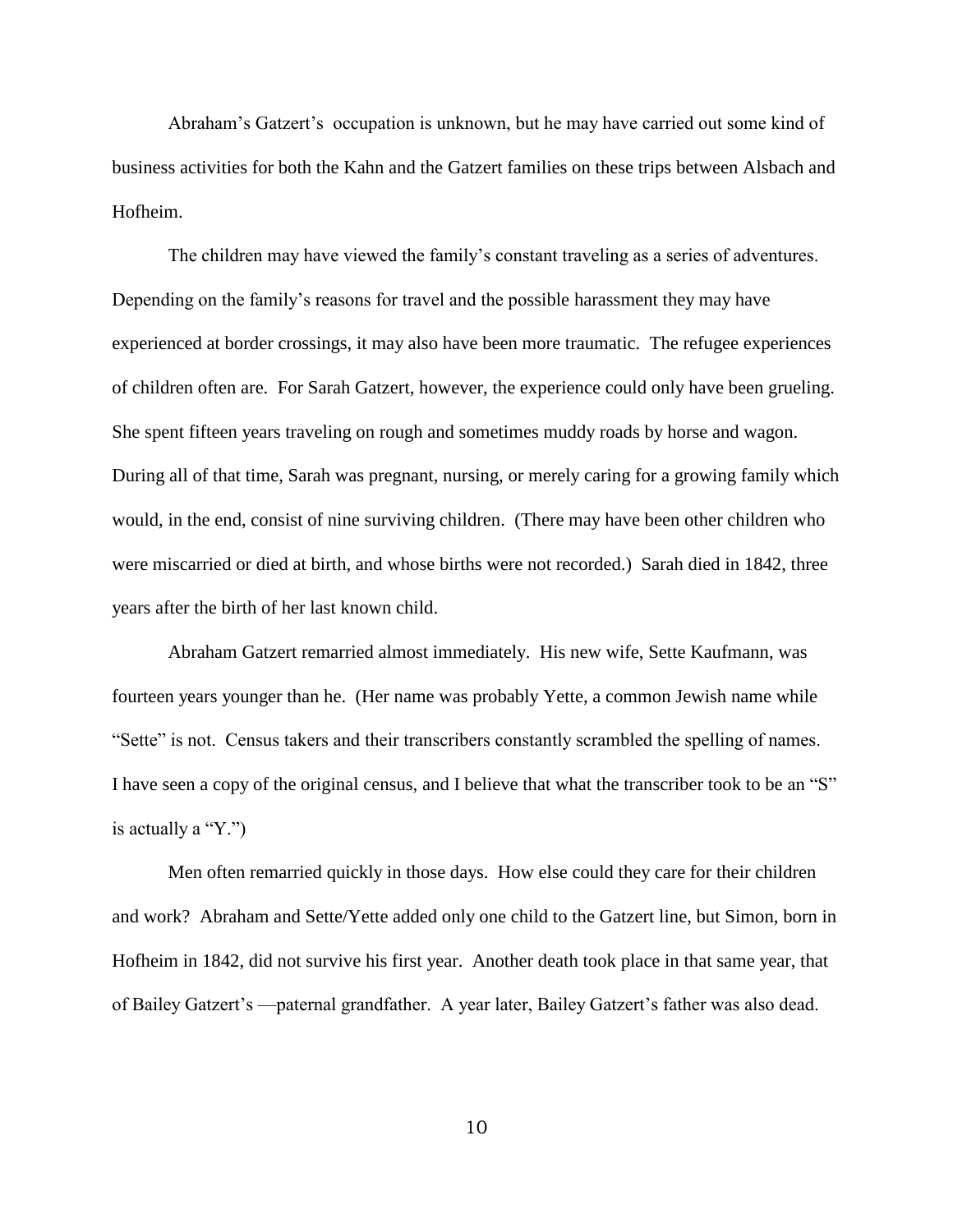The deaths of mother, father, and grandfather almost certainly determined the emigration of Bailey Gatzert's eleven-year-old sister, Fanny (Vögel). Her eighteen-year-old sister Babette may have married about that time and agreed to take Fanny along with her to America. Or it is possible that both girls were still single when they were packed off to Mississippi to live with their maternal relatives, the Kahns. The older brothers may have been unable to care for them, but it is equally possible that sending the girls to America was a reflection of Jewish population limits and restrictions on their ability to marry in certain towns. Once the girls were safely settled in America, young Bailey had some place to go.

Nathan Gatzert, three years older than Bailey, settled in New York for a while, but eventually moved to Chicago where he would live with or near two other brothers, Joseph and August. Nathan had some difficulty supporting himself and would not have been a good candidate to shepherd a younger brother into the business world. Joseph, younger than Bailey Gatzert, was already in Chicago when Nathan and August arrived, but still unmarried and not yet well enough established in business to take on his older brother. The chain migration pattern exhibited by this family was common not only for German Jewish immigrants, but for the East Europeans who followed them to America.

Both *Ancestry.com* and *Teri Tillman, a volunteer at the Natchez Historical Society in Mississippi* helped rectify *HistoryLink.org's* error of a single sister by locating the two Gatzert girls and their families in Natchez. The passport records of *Ancestry.com* and librarians at the *Spertus Library in Chicago* provided resources on the three Chicago Gatzert brothers, much of which is not presented in this paper.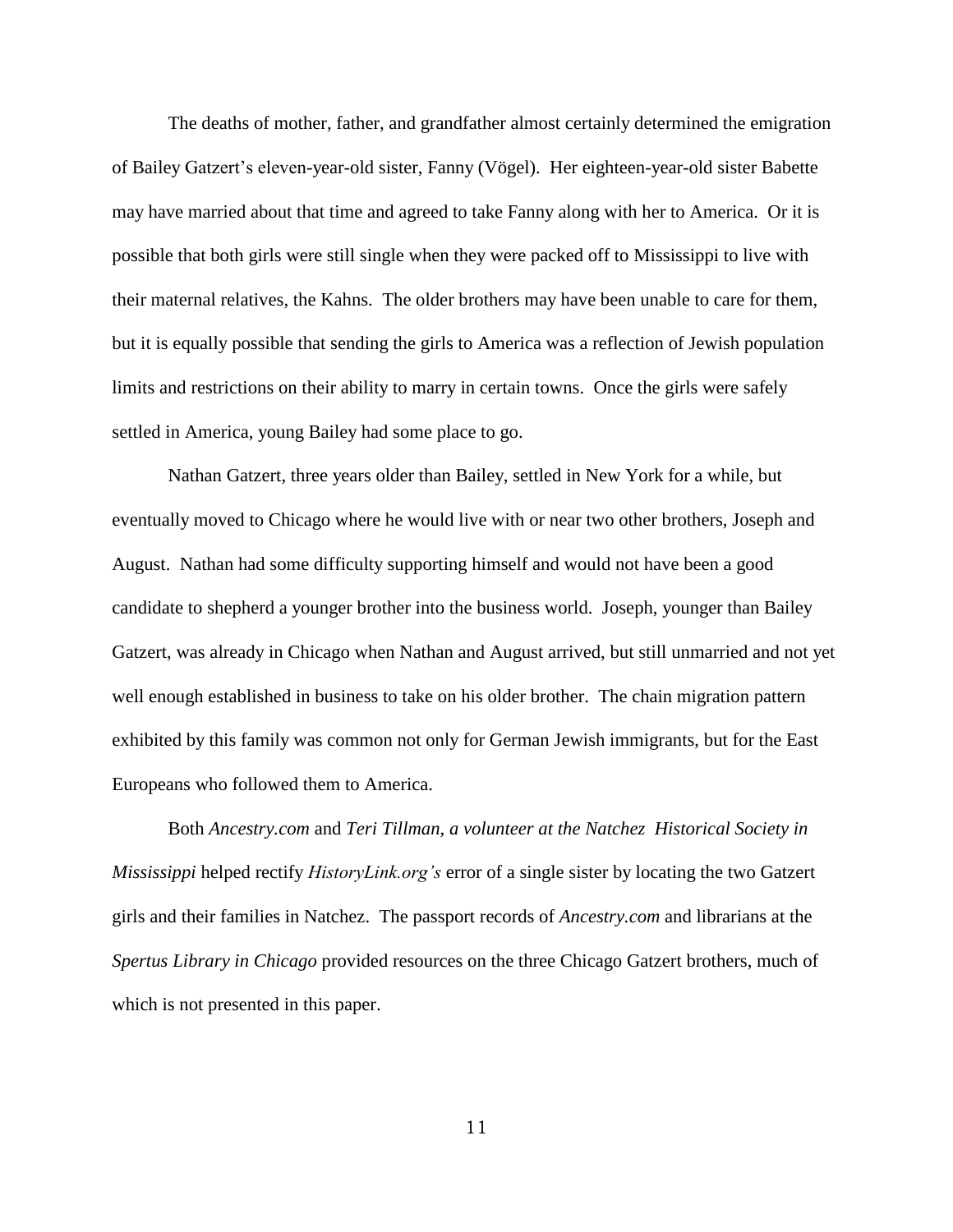Bailey Gatzert arrived in Mississippi in 1848 or 1849. He was almost twenty years old. By that time, his sister Babette had married David Moses, an upstanding Natchez businessman. Fanny, at eighteen, soon married Aaron Beekman, who owned a small mercantile store in the Under-the-Hill neighborhood of Natchez. Beekman's store fronted on the Mississippi River. The neighborhood, though poor, stood at the center of a constant swirl of business as goods, bales of cotton, and slaves were loaded on and off of the steamboats that docked there. Beekman added his young brother-in-law to the payroll as a clerk.

In Natchez, Bailey Gatzert learned to speak English with a Southern accent. Several other Jewish entrepreneurs arrived in Washington Territory with variations of the same accent. Isaac Pincus gained his accent in Tennessee; D.C.H. Rothschild and the Oppenheimer brothers picked up theirs in Kentucky. Abraham Schwabacher learned English in Georgia and Mississippi. *The Jewish Archives Collection at the University of Washington, JewishGen, and Ancestry.com* support these early sites of settlement, and one interviewee whose oral history is in the *Jewish Archives Collection* remembered Schwabacher's accent. In all these cases and others, German Jews formed communities and lived among other German-speaking individuals. They probably spoke and read German much of the time.

In Aaron Beekman's store, Bailey Gatzert increased his mercantile skills. He accumulated enough money to embark on the next stage of his entrepreneurial career. While still in Mississippi, he may have met one or more of the Schwabacher brothers. His later connection with the brothers in San Francisco makes more sense if they had met while they were still living in the South.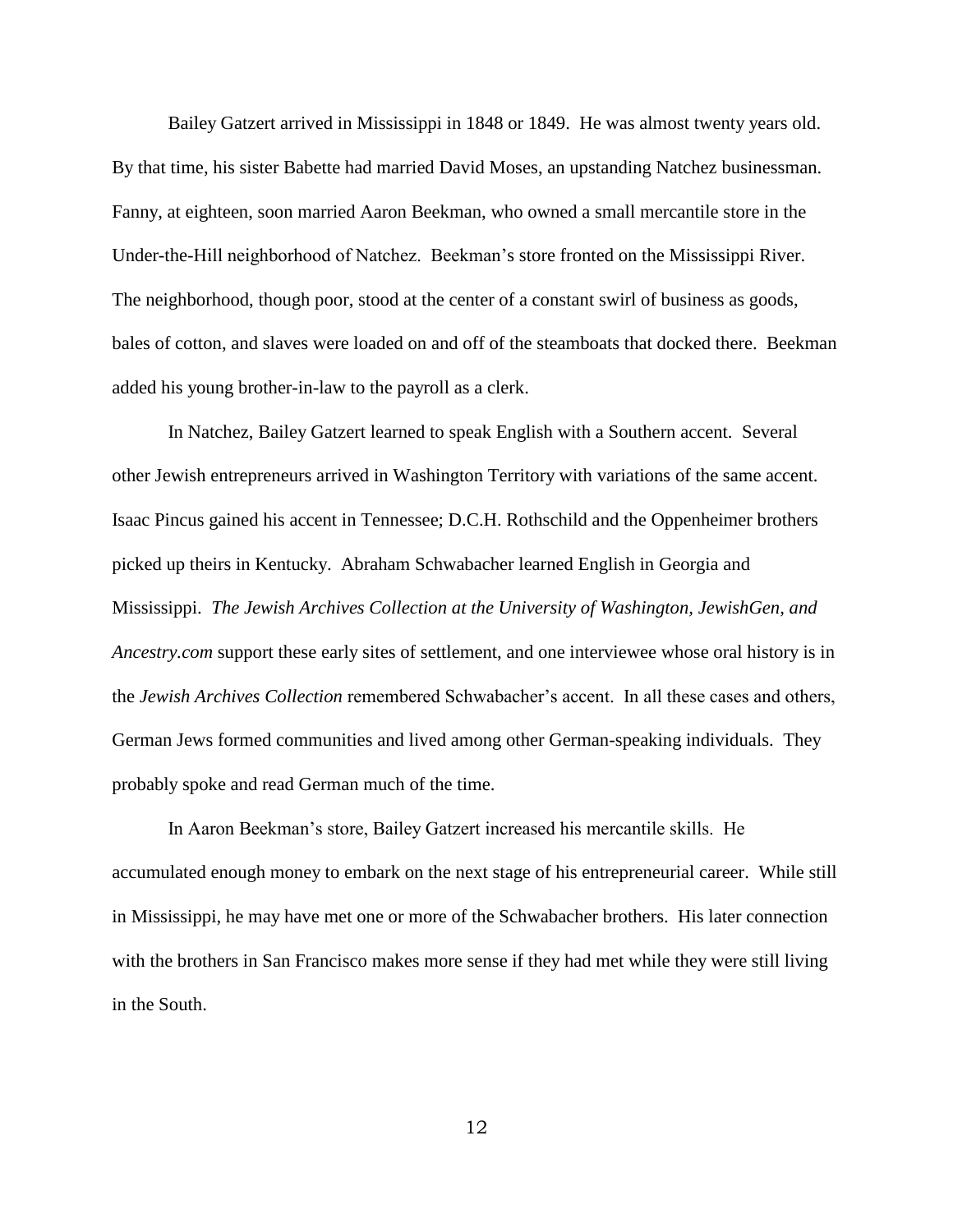Four years after Bailey arrived in Mississippi, he left his sister's home and headed west. The Beekman and Moses families had begun to expand with the births of their children, and space may have been cramped. Life in the South was also growing more difficult. The rumors of war along with the crushing impact of slavery in the South and the region's growing economic difficulties were also surely part of his reasoning.

Bailey had other options as well, and now was the time to take them before he married or otherwise became stuck in Mississippi. He might have gone to Chicago where three of his brothers lived, but he chose instead to go west. The most crucial factor in his decision was probably the discovery of gold in 1849, the same year he had arrived in America. Given the efforts of so many to make it to California "or bust" at that time, it is remarkable that he stayed in the South for so long.

Bailey Gatzert's trip west in 1853 was almost certainly by wagon train. He would have traveled up the Mississippi by steamboat to St. Louis and then to St. Joseph, Missouri, the jumping-off point for wagon trains headed west. *Footnote 47 on page 66 of Hubert Bancroft's History of Washington, Idaho, and Montana (vol. xxi, 1890)* captures the moment when Bailey Gatzert completed his westward transit from Natchez, Mississippi, to Washington Territory's Nachess [sic] Pass in the autumn of 1853. The lure of gold held, and Gatzert continued on his way to San Francisco.

By the time Bailey reached the gold fields near Nevada City, California, the search for gold had begun to shift from individual prospecting efforts to corporate endeavors. This pattern increased over the next decade or two, with Jews participating at the corporate level. The Piny Hill Quartz Ledge, Marks and Company, the Eureka Lake and Yuba Canal Company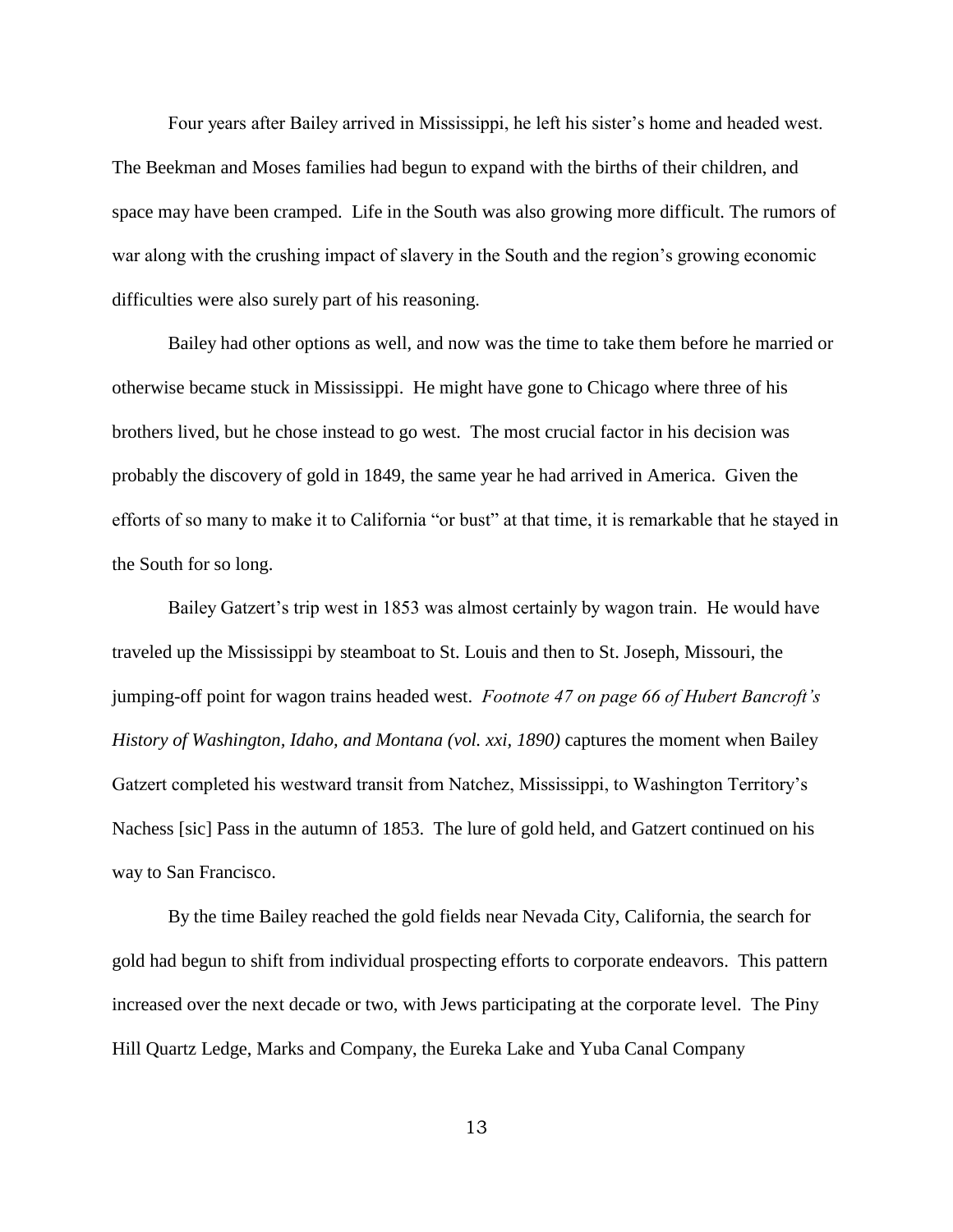Consolidated, the Miner's Ditch Co. in Nevada County, in which Marks Zellerback had an interest; all these and others were owned or underwritten by Jews. Owners of these companies and those owned by non-Jews hired men to search for the Mother Lode in large underground mines. Later, hydraulic mining operations in California and British Columbia hired workers to sluice down the mountainsides.

Yet, the primary business of Jews in Gold Rush California lay in the sale of dry goods and groceries to those around them. Jewish merchants, not the absentee owners of the large mines or the miners who came and went, were responsible for making life more pleasant in the gold rush towns and for encouraging settlement there. *(See Chapter 2, "The Mining "Economy," in* The Jews in the California Gold Rush *by Robert Levinson [New York: KTAV Publishing House, 1978].)*

Bailey undoubtedly tried his hand at prospecting; everyone else did. Like most of the others, he did not strike it rich. He was not much more successful in his early days as a businessman. He opened a small grocery store. His customers were miners, townspeople, and the entertainers who performed at Nevada City's opera house. Bailey Gatzert must have thought business would continue to grow at a fast rate. Either it didn't, or he failed to manage his cash flow adequately. By 1860, he was overextended to the tune of nearly \$10,000. Able to repay barely half of what he owed, he declared bankruptcy in the district court of Judge Niles Searls. His remaining assets consisted of \$50 worth of clothing. Bailey Gatzert's was not the only bankruptcy Judge Searls oversaw, and while \$5,000 was a great deal of mining, it was far smaller than the bankruptcy cases of the numerous mining companies who also lost money on their dreams.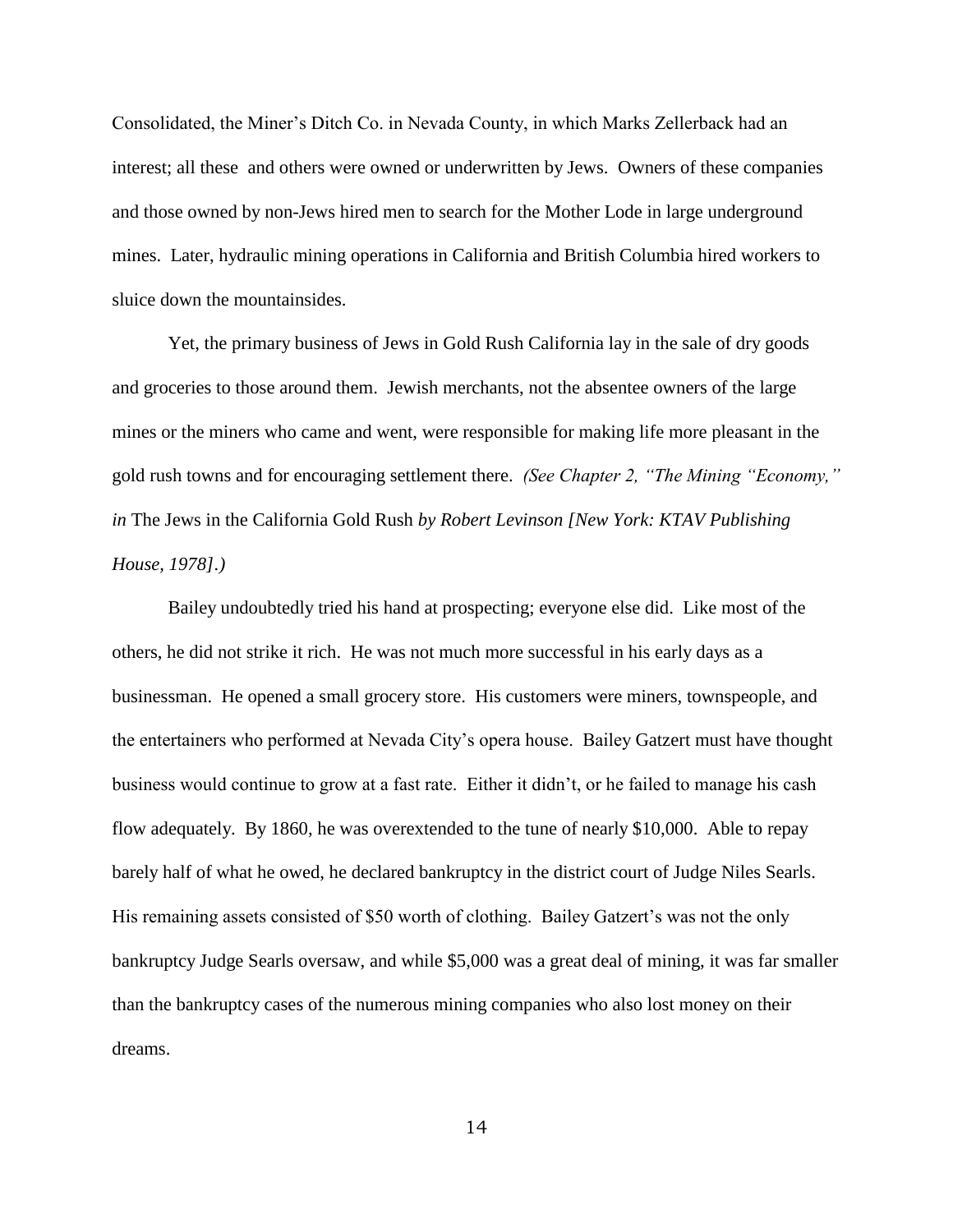Despite the bankruptcy, Bailey was back in business a year later. The *1861 Directory of Nevada City and Grass Valley* listed him as a clerk in a grocery store. The store may have been one of the Furth family's mercantile sites in the Nevada City area. Jacob Furth and Bailey Gatzert would meet again in Seattle, where they carried their entrepreneurial skills to new heights. *The information on Gatzert, the Furth family, and a potential Rothschild living and working in Nevada City, California, came from June Rice, a volunteer at the Nevada County Historical Society. June Rice also provided copies of the bankruptcy decree and its related promissory notes.* 

Gatzert left Nevada City for San Francisco in late 1861 or early 1862. In 1862, he married the only daughter of the San Francisco branch of the Bloch-Schwabacher family. He may have met and courted Babette Schwabacher when he first arrived in San Francisco nearly a decade before. That they did not marry immediately suggests that Bailey—and perhaps the Schwabacher family as well—felt he should establish himself financially before marrying. The bankruptcy notwithstanding, he appears to have succeeded in that goal.

With the marriage, Bailey Gatzert was now one of the Schwabacher brothers. Washington Territory, particularly its eastern half, had developed enough to support the four young entrepreneurs and others like them. The three Schwabacher brothers had already spent several years working for their uncle, Isaac Bloch, at The Dalles and Portland, Oregon. In 1862, Isaac loaned or gave the brothers \$1,000 to stake their own mercantile enterprise in Walla Walla, W.T. It was one of his best investments.

The Schwabacher Brothers started out with a small store which they built up into a wholesale/retail outfit. From this base, they branched out until their operation included a series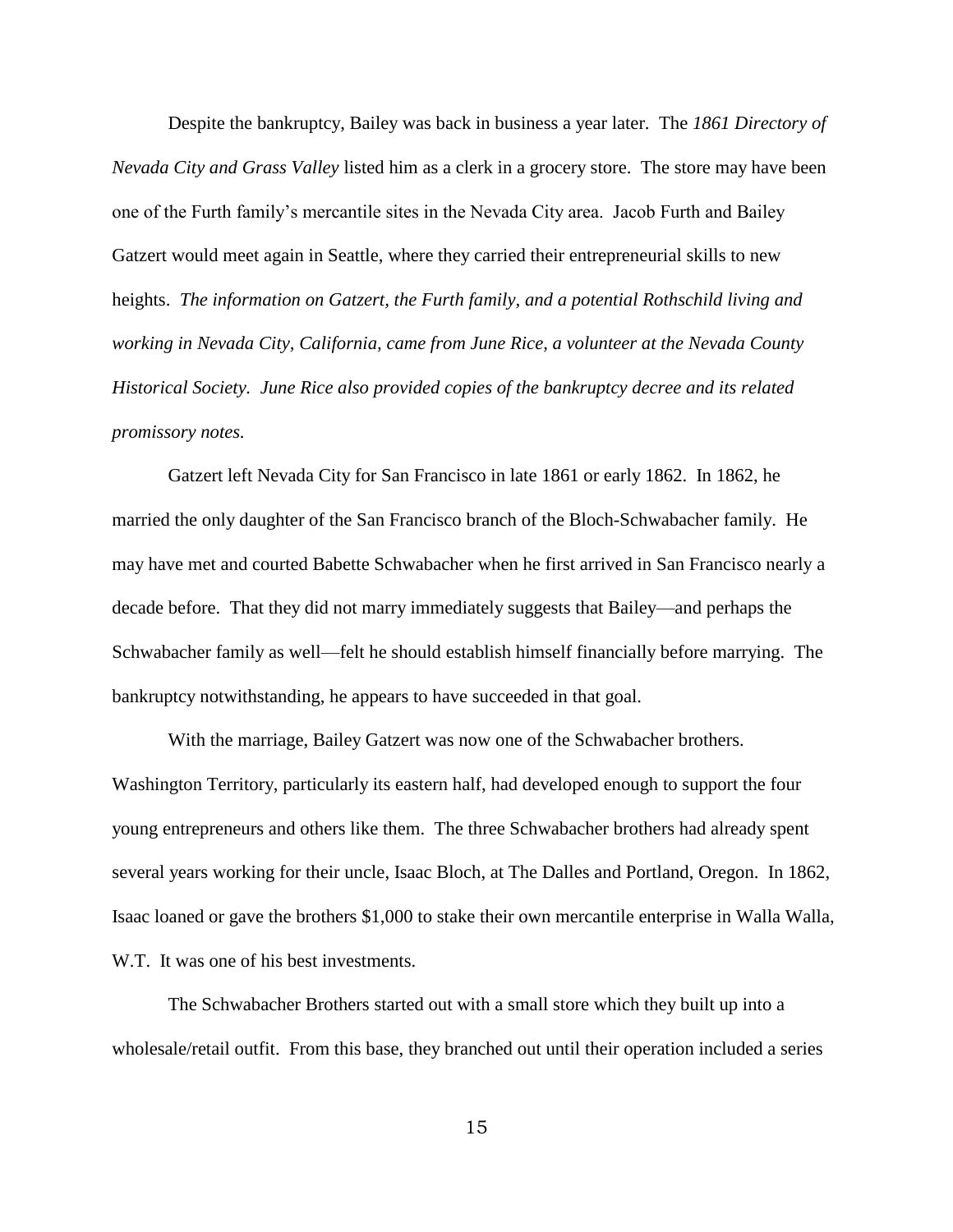of partnerships. The retail outlet at Walla Walla continued to supply miners on their way to gold fields and silver mines to the east. The warehouse side of the business supplied the retail stores located in Walla Walla, Dayton, Colfax, Idaho Falls, and Boise. Their partners were both Jews and Gentiles, a number of whom had clerked at Schwabacher Brothers before being selected as partners.

Bailey Gatzert was destined to be the managing partner of a much larger operation. In 1869, twenty years after Gatzert's arrival in America, his three brothers-in-law sent him to Seattle, to open the Seattle branch of Schwabacher Brothers and Company. Seattle was now a bustling little town of about eleven hundred residents who had money to spend. In Gatzert's first year as general manager, the Schwabacher store at Seattle did a fine business of \$120,000.

The firm's first advertisement offered dry and wet goods of every kind—clothing, boots, shoes, hardware, crockery, and provisions, as well as groceries, liquors, cigars, and tobacco. Initially established as Schwabacher Hardware, a branch of the company eventually took the name, Pacific Marine Hardware. This corporate shift clearly indicated a move beyond the original, land-based, wholesale/retail venture that had met the needs of towns people, farmers, and miners. Now the Schwabacher firm, like a growing number of other operations, would meet the needs of the great ships whose masts and smoke stacks filled the harbors of Puget Sound. Another advertisement *(Seattle's* Intelligencer *newspaper, September 25, 1871)* claimed that a customer could get anything at Schwabachers' from a needle to an anchor.

Other merchants had already begun to act as shipping agents and purveyors of marine goods on Puget Sound. D. C H. Rothschild was particularly well situated at Port Townsend. The Articles of Incorporation of the Schwabachers' Seattle store include an intention to act as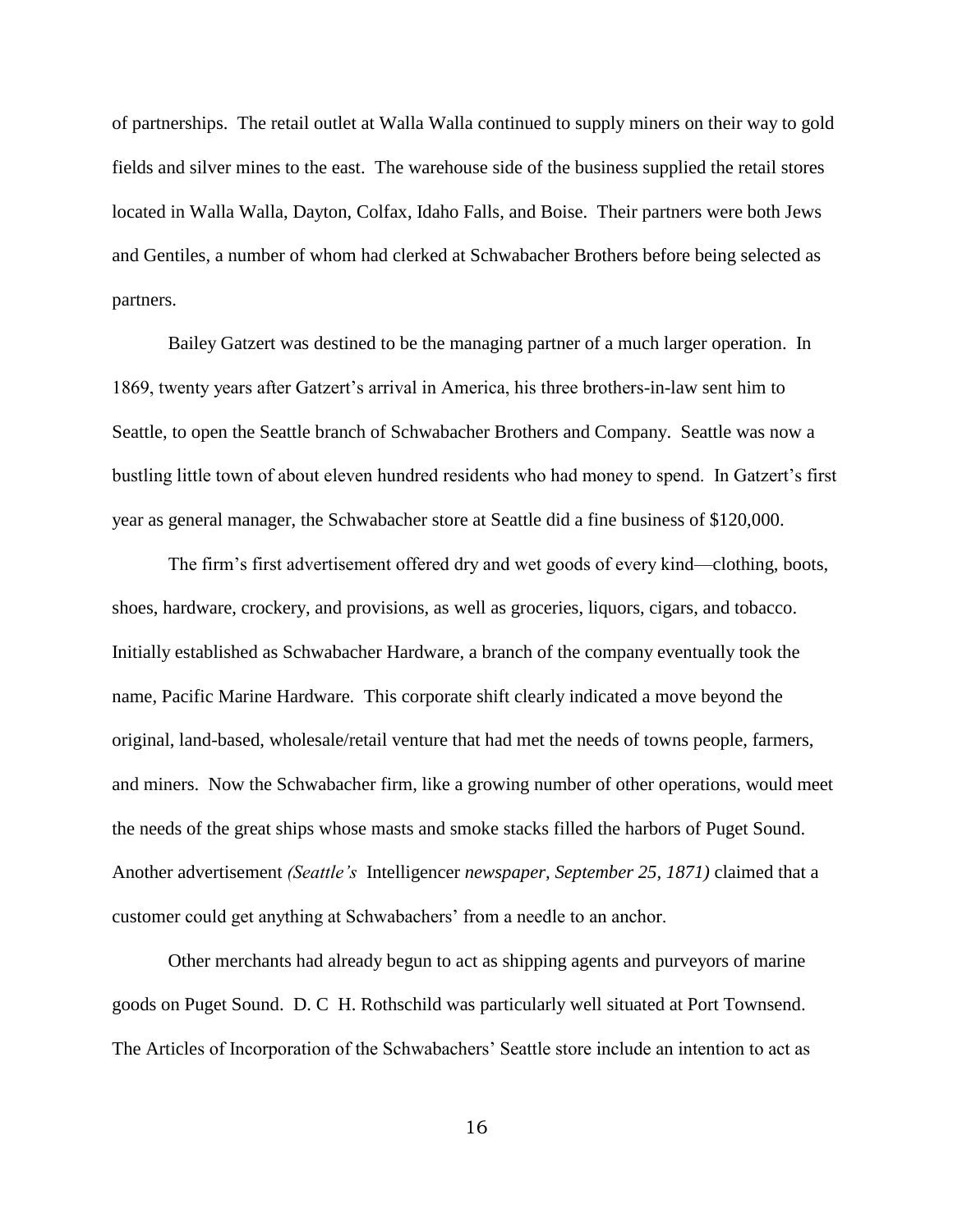agents for ships landing in Seattle. *(Articles of Incorporation, housed at the Washington State Archives Repository, Bellevue, Washington, as well as contemporary newspapers,* 

*HistoryLink.org, the Jewish Archives at the University of Washington, and Julia Niebuhr Eulenberg's dissertation.)* 

Like other businesses in early Seattle, the Schwabacher store was located on the waterfront close to Henry Yesler's saw mill. Gatzert and Yesler became close friends, playing New Year's Day pranks on their friends, sending greeting cards together, and serving in tandem as the city's mayors. Yesler served as mayor from 1874 to 1875, during the anti-Chinese riots. Gatzert cleaned up after the riots the following year.

Gatzert was not the first Jewish mayor in the United States. Two years earlier, Iowa City, Iowa had elected Moses Bloom as its mayor; Bloom served from 1873 to 1875. Bailey Gatzert began his involvement as mayor of Seattle, but he also served on the Seattle City Council. In addition, he was a founding member and second president of the nongovernmental Seattle Chamber of Commerce.

With Jacob Furth, Gatzert helped develop the first street railway system, although he blocked another line that wasn't approved until after his death. Both men were among the boosters who fought for Seattle's designation as the terminus for the northern route of the transcontinental railroad. Gatzert was also a proponent of the Lake Washington ship canal that connected Lake Washington and Lake Union. The Schwabacher Company built a warehouse and wharf at the foot of Union Street. Gatzert and others convinced the Japanese Nippon Yuren Kaisha steamship line to add Seattle to its ports of call. More precisely, the Schwabacher wharf served as the line's berth in Seattle. This commitment opened up the city and its business people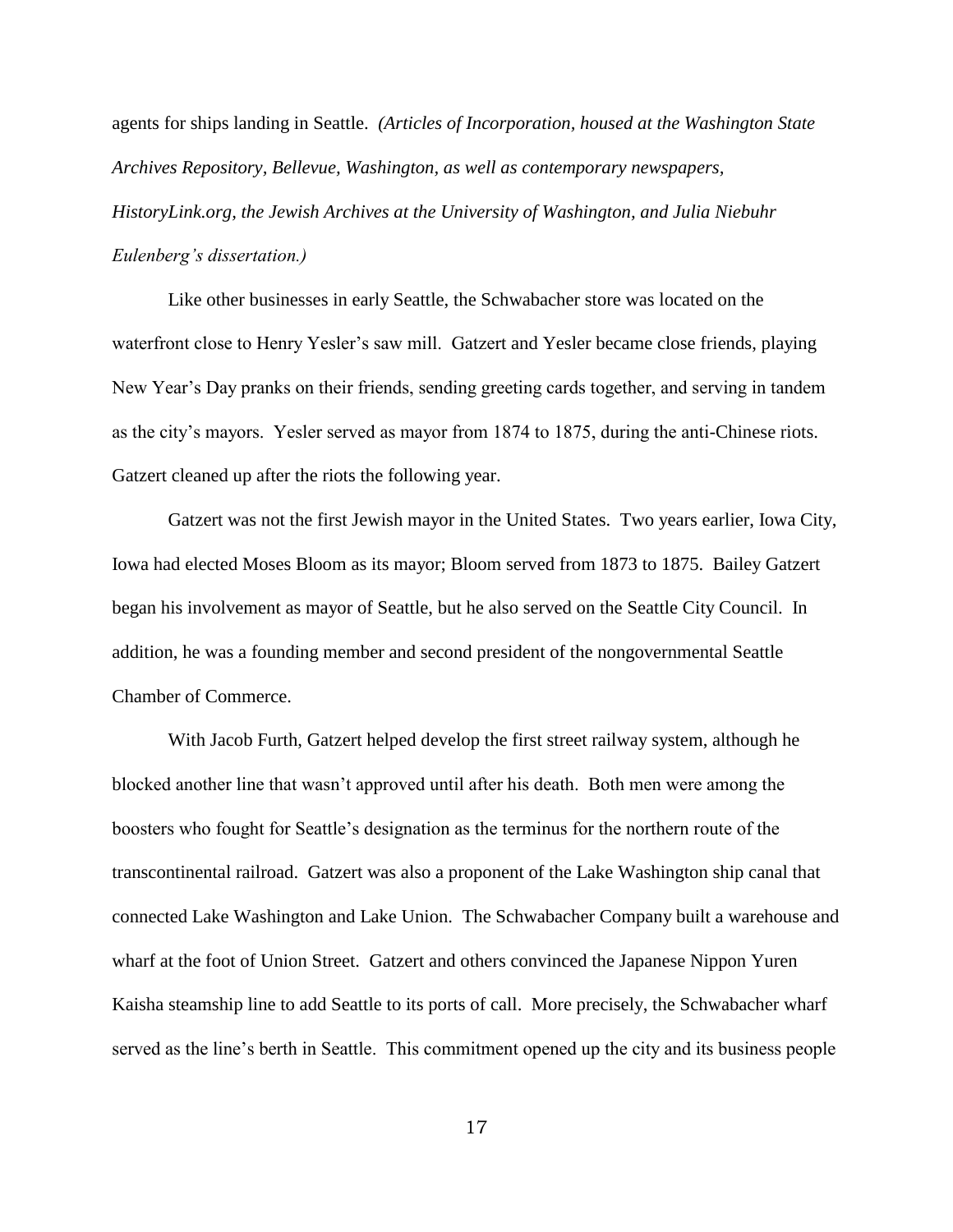to the Orient trade. The Schwabachers themselves took full advantage of this opportunity by shipping wheat from their eastern Washington growing fields to the Orient. Gatzert's first efforts in the transportation arena were more modest. While serving as the postmaster at Wallula, he operated a stage coach line.

Clarence Bagley, an early historian of Seattle, described his friend Gatzert as "the embodiment of commercial prosperity." *(Clarence Bagley, The History of Seattle from the* Earliest Settlement to the Present Time, *1915, p. 669.)* Among the examples of that commercial success was Gatzert's investment in the Spring Hill Water System, Seattle's first water company. The privately held company established by Gatzert, Jacob Furth, and others formed the basis of Seattle's modern public water supply system.

Gatzert was also among the first Jewish entrepreneurs to recognize the importance of fish packing as a local industry with the establishment of the Puget Sound Salmon Canning and Packing Company. *(Articles of Incorporation (1880), housed at the Washington State Archives Repository, Bellevue, Washington, along with the Articles of Incorporation for other Jewish enterprises and two of Seattle's synagogues.)* Gatzert's salmon packing company and others like it led to Washington's domination in the trade for many years.

Gatzert, "one of the most companionable of men" *(Bagley, p. 669)*, held forth at his own table, at those of his business colleagues, and at the new Rainier Club which he helped found. Most of the Jews among them made little or no effort at keeping the traditional Jewish laws of *kashrut.* The menu of a Gatzert dinner, in its celebration of the Pacific Northwest's abundance, rivaled the menu of the infamous *treife* banquet held in Cincinnati to celebrate Judaism's Reform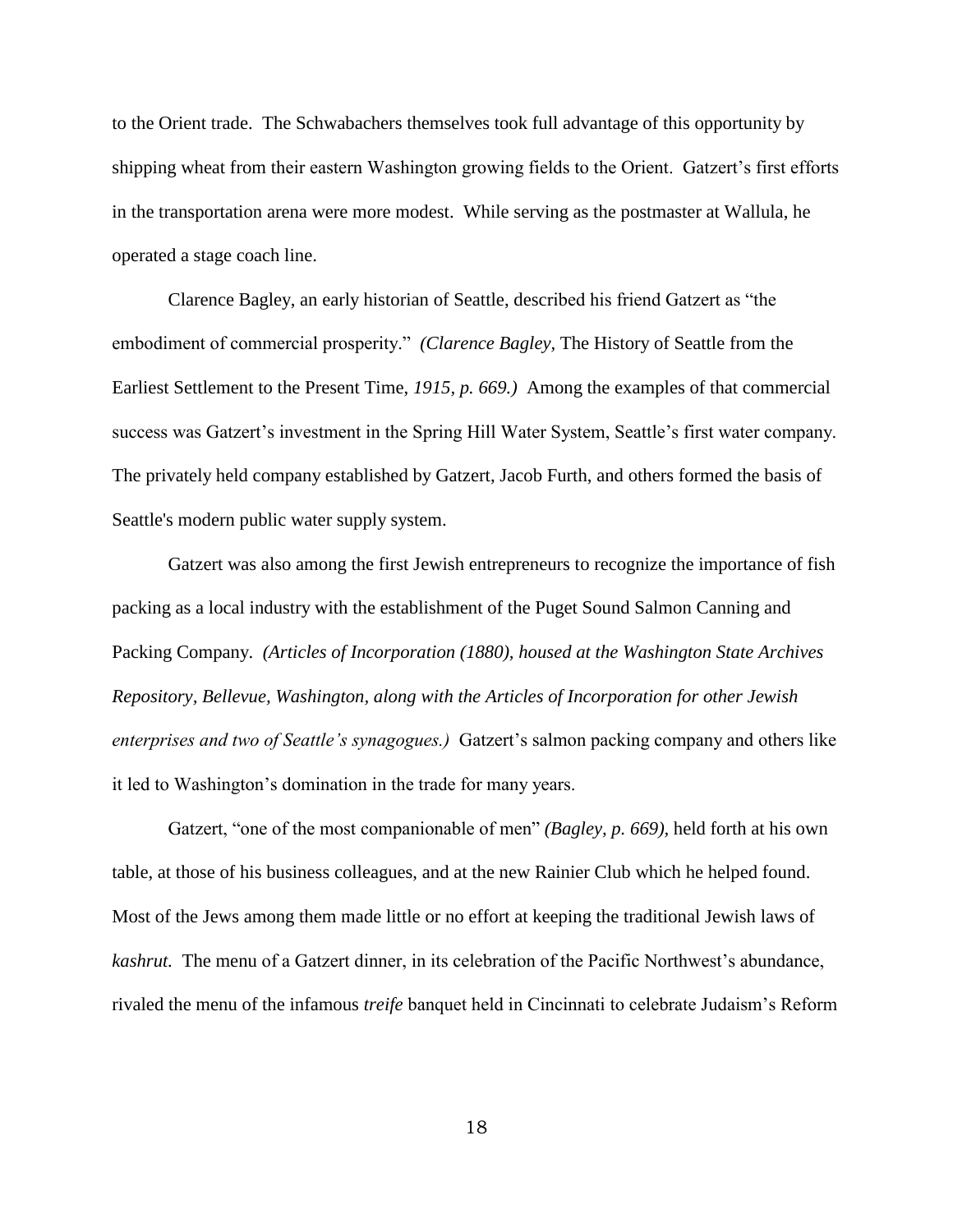movement. Both included crab and oysters. *(Jewish Archives Collection, University of Washington)* 

In general, Washington's early Jewish families followed Reform traditions. Perhaps what was important to the Gatzerts was that others be comfortable at their table, and not the other way around. Among those who dined with the Gatzerts was Rutherford B. Hayes, the first American president to cross the Rockies. He must have been amazed to find such elegance and fine food on the other side of that great continental divide.

Bailey and Babette Gatzert had no children, but they worked tirelessly to ensure a better life for Seattle's children. Together, they endowed a child welfare program. *(The first annual report of the Bailey and Babette Gatzert Foundation for Child Welfare is housed in the Suzzallo Library's Special Collections Division at the University of Washington.)* 

Babette Gatzert joined other women—Jewish and non-Jewish—in working for community welfare. She was the only Jew among the founding trustees of the King County Ladies' Relief Society whose goals were to help "the poor and destitute regardless of creed, nationality, or color." *(Articles of Incorporation, housed at the Washington State Archives Repository, Bellevue, Washington.)* Babette Gatzert's presence among the likes of Sarah B. Yesler, Sarah Ferry, Elizabeth Minor, and Mary B. Leary is good evidence that, like them, she was considered one of Washington's pioneer women. In addition to her work for the King County Society, she joined her Jewish friends in establishing the Ladies' Hebrew Benevolent Society. *(See Jewish Collections, University of Washington.)* 

Like many of the German Jews in Seattle and elsewhere in the country, Bailey Gatzert participated in the activities of the Jewish, German, and general Seattle communities. He was a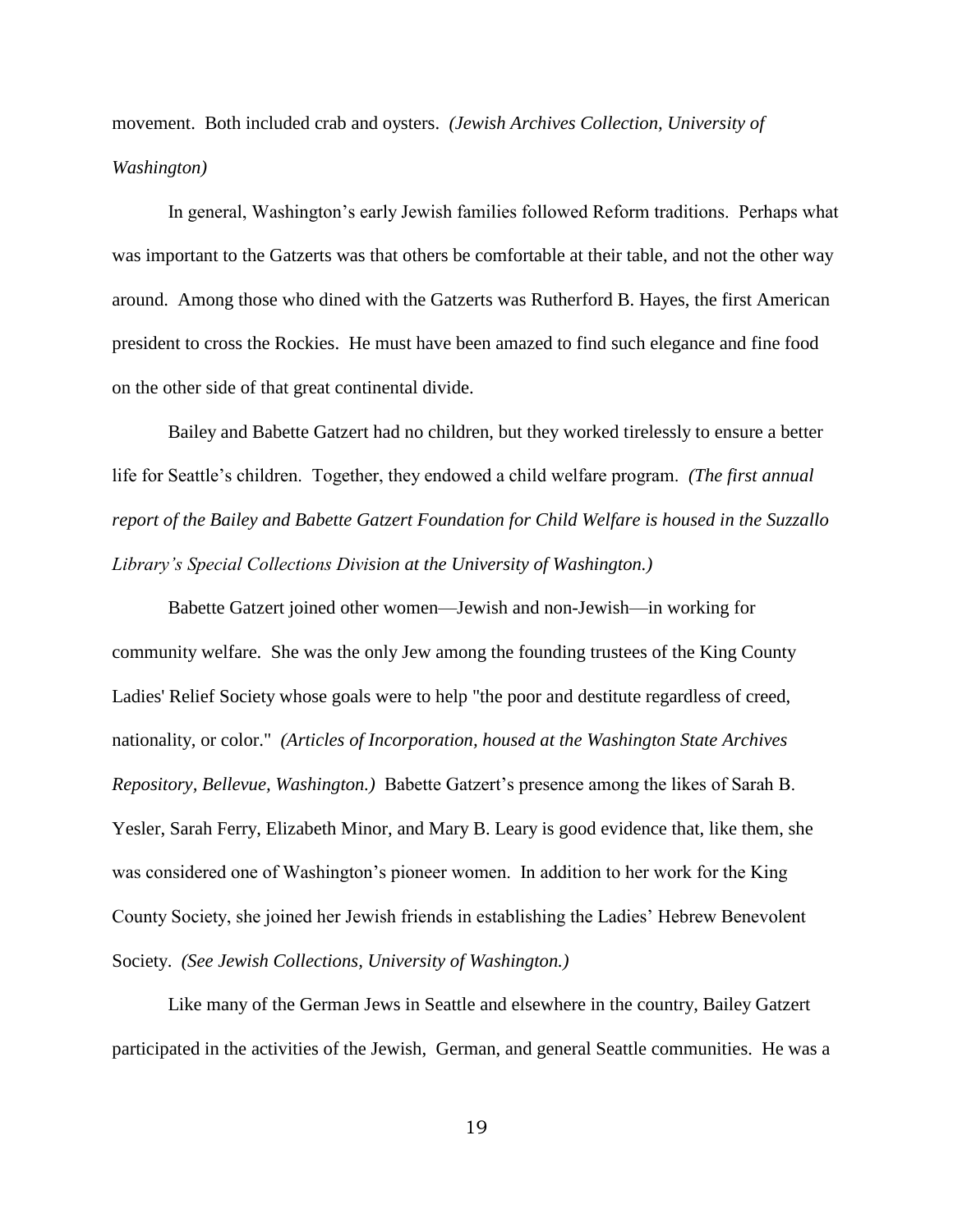member of the local *Sing Verein* and may have been involved in other German-language organizations as well. The notes written in German by family members and friends following Gatzert's funeral are testimony of the family's continued use of German as their "at home" language. *(These condolence notes can be found in the Gatzert-Schwabacher Papers at the Bancroft Library, University of California, Berkeley, California.)*

Although the Gatzerts did not observe traditional Jewish laws at their table, they were among the founders in 1892 of Ohaveth Sholum, one of Seattle's first synagogues. They were also among those who soon acknowledged the need for a larger Reform synagogue which led to the eventual establishment of Temple de Hirsch.

Bailey Gatzert's died on April 19, 1893. His funeral was held the day after his death at Seattle's Rainier Hotel. It was not a typical Jewish funeral. Flowers surrounded the casket, and the funeral services followed the Masonic rite. Fellow Masons, civic functionaries, friends, and members of Congregation Ohaveth Sholum were in attendance. Following the funeral, Mrs. Gatzert, her brother Louis Schwabacher, his wife, and what one community member described as a committee escorted the remains of Bailey Gatzert to San Francisco for his burial. *(A newspaper clipping with the date line, Seattle, April 20, 1893, but no newspaper name, carried this information. The clipping was found in the Gatzert-Schwabacher Papers at the Bancroft Library, University of California, Berkeley, California.)* 

Even after the dedication of Hills of Eternity, a properly consecrated cemetery in Seattle, some Jewish families still buried their dead elsewhere. Babette Gatzert took her husband's body by train to be buried in San Francisco. Bailey Gatzert, a resident of Seattle for nearly twenty-five years and one of the founding members of Congregation Ohaveth Sholum, was nonetheless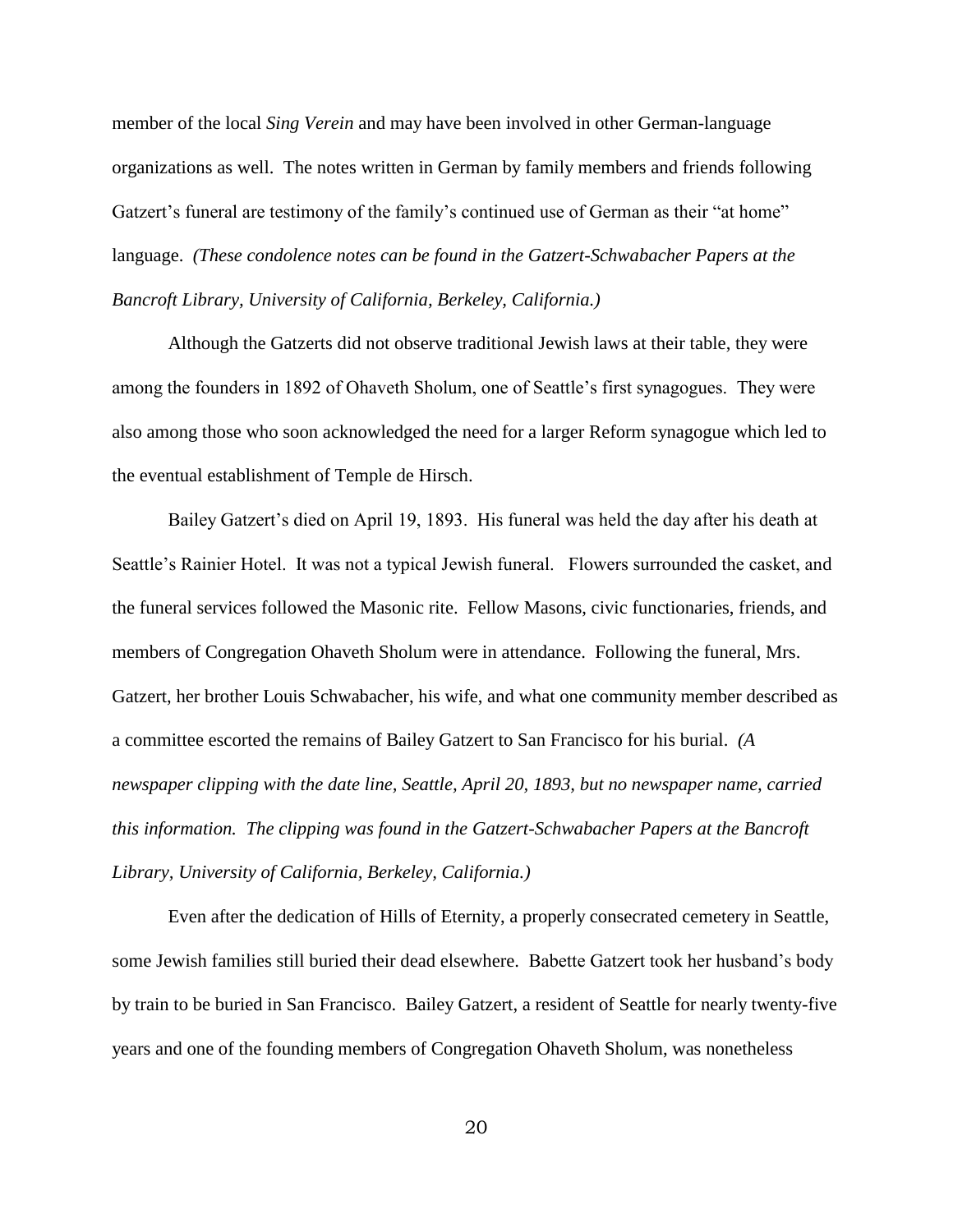buried in San Francisco. Babette Gatzert also stayed in San Francisco, living at a residential hotel with other members of the Schwabacher family until her own death. She was ultimately buried beside her husband.

Bailey Gatzert was memorialized after his death in a variety of ways. Temple de Hirsch dedicated its new pipe organ in his name. Seattle named an elementary school after him, a school located incidentally in Seattle's immigrant neighborhood where East European Jews had first settled and where other new immigrants still make their first homes. Jacob Furth, Gatzert's old friend from Nevada City and fellow Seattle entrepreneur, named a newly built sternwheeler the *Bailey Gatzert.* 

Seattle Steam and Navigation and Transportation Company launched the *Bailey Gatzert* from John J. Holland's shipyard at Salmon Bay [Ballard] on November 22, 1891. The steamship made only a few runs on its original Seattle to Olympia route. She later made daily trips between The Dalles and Portland, Oregon, as one of the Columbia River & Puget Sound Navigation Co.'s steamers. During this period, the *Bailey Gatzert* and her master participated in steamboat races that were much talked about among old-timers on the Columbia and Willamette Rivers.

Gordon Newell (*editor of* The H. W. McCurdy Marine History of the Pacific Northwest *[Seattle: Superior Publishing Company, 1966], pp. 8, 291, and 423)* provides an excellent history of what he describes as "the finest sternwheeler on Puget Sound."

The *Bailey Gatzert* was still in service during the 1905 Lewis and Clark Exposition at Portland. A popular song, *The Bailey Gatzert March,* was played at the exposition. The steamer's career lasted another twenty years. She became part of the so-called mosquito fleet that operated on Puget Sound. The Navy Yard at Bremerton bought her for its Seattle-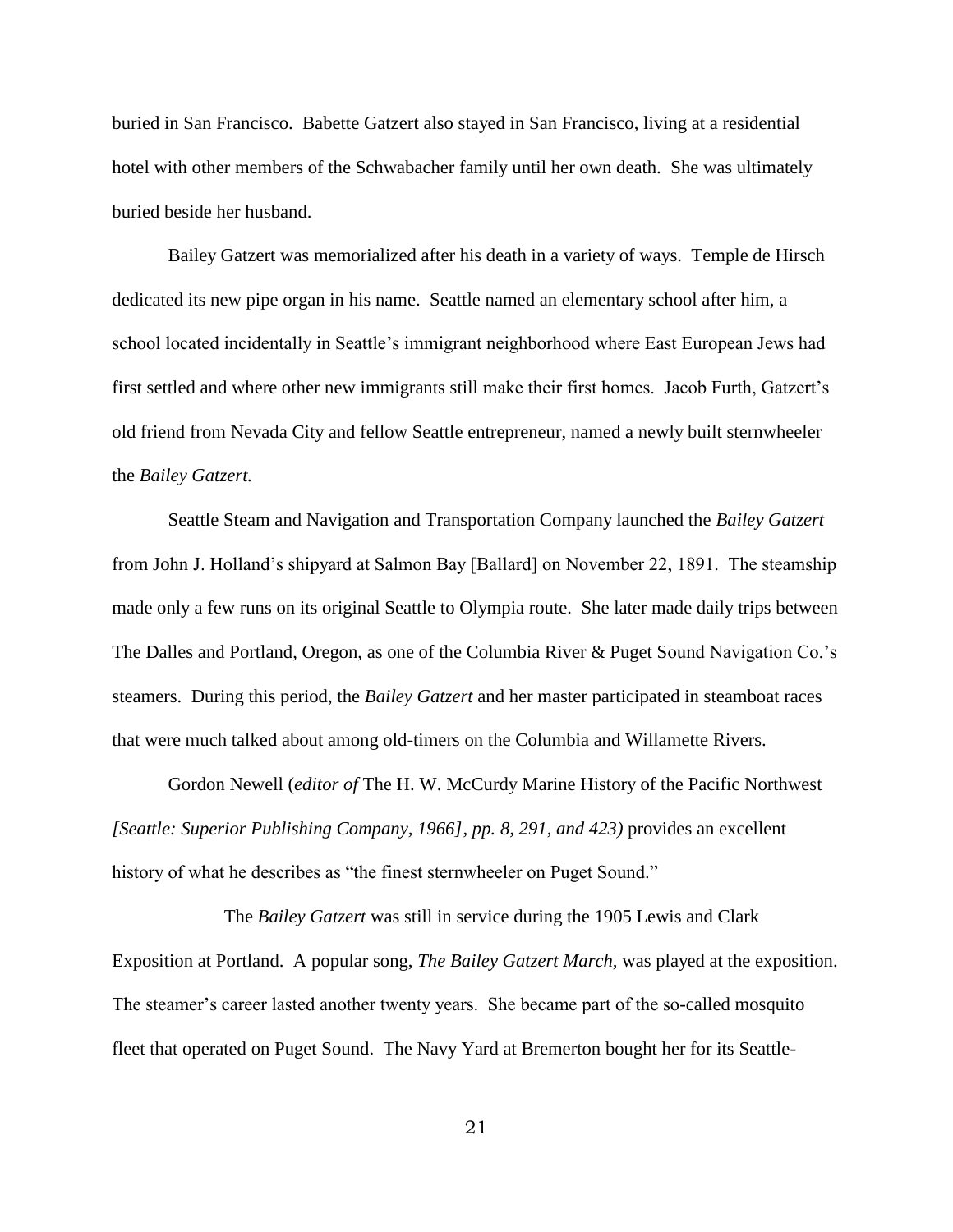Bremerton run, which was in heavy use during World War I, because of the Bremerton naval installation's activities. The *Bailey Gatzert's* career ended in 1926, but the ship's whistle and name board are still located at *Seattle's Museum of History and Industry.*

\* \* \* \* \*

Washington Territory had nearly 300 Jewish entrepreneurs. Among all of them, Gatzert provides the most complete example of their lives and commercial and communal activities. Although adequate records have proved more elusive for the others, Gatzert shows how Jewish entrepreneurial development worked. Multiple points of settlement in the United States were standard for this group. Nearly all of them lived somewhere in the Deep South and California before settling in Washington Territory. Bailey Gatzert may have traveled more than most of them, if his childhood experiences are included.

Occasional business failures were accepted as learning experiences which rarely deterred the entrepreneur's intent to become financially viable.

Remaining Jewish was important. Washington Territory's Jewish entrepreneurs created Jewish infrastructures as they succeeded economically. They sought out Jewish wives among their business colleagues and partners. Bailey Gatzert's marriage to Babette Schwabacher, sister of his business partners, was not unusual. There were several other examples of this in Washington Territory alone. Such marriages cemented business relationships and created new kinship and commercial networks. A surprising number of these women were already living in the United States, although some brides were brought over from Europe.

Gatzert's grocery store in Nevada City and his involvements with Jacob Furth and the Schwabacher brothers all paralleled the initial experiences of other Jewish entrepreneurs. The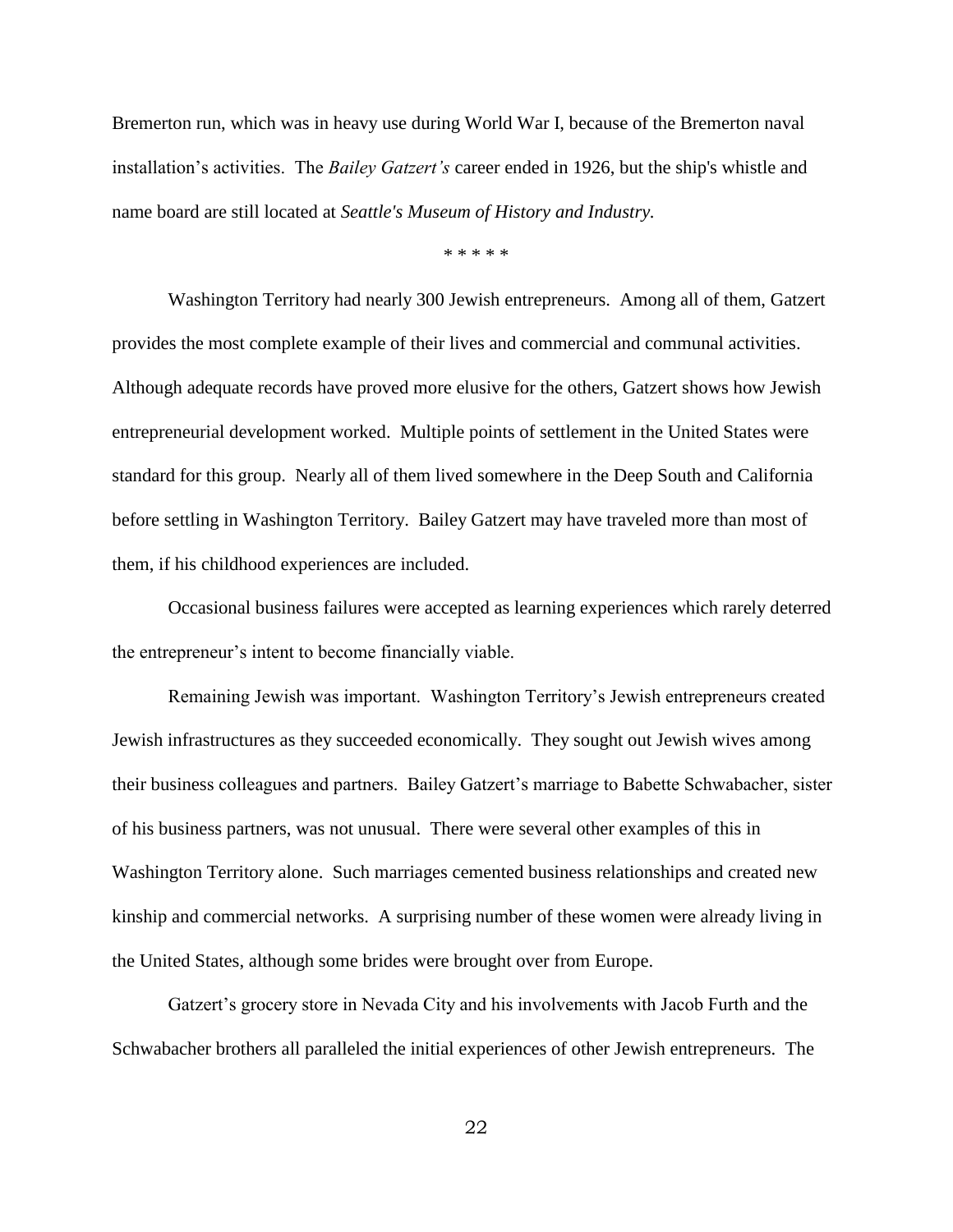small mercantile store was synonymous with Jewish business practices. Like Gatzert's brothersin-law, Jewish entrepreneurs expanded their stores, moving outward in concentric commercial circles.

These newly Westernized Jews did not hesitate to get involved in politics. They ran for office and served at every level of secular government. They were also to be found on the boards of interlinking and sometimes competing businesses. Moreover, they participated in Jewish communal activities, serving on the boards of Jewish organizations such as their synagogues, lodges, and free loan societies.

\* \* \* \* \*

Jewish librarians and archivists hold the keys to the history of the pioneer Jews of the American West and South. Those keys open the doors to both Jewish and non-Jewish collections. Until recently, there have been few secondary sources on Jews in the South and the West. This means there is still much left to uncover. Help your users find the unexpected in non-Jewish sources, and keep collecting Jewish materials.

A sometimes overlooked resource, located in Cambridge, Massachusetts, is the *R.G. Dun Collection of Credit Records at the Baker Library, Harvard Business School*. The large credit ledgers are filled with good and bad nineteenth-century penmanship and the prejudices of the period's credit reporters. To the benefit of historians of ethnic and racial groups, however, these men often indicated the ethnic or racial background of the individual being rated. Details are sparse for some individuals. Clearly, the more business someone did, the more apt a reporter was to note gossip, business partners, wives, and other information.

23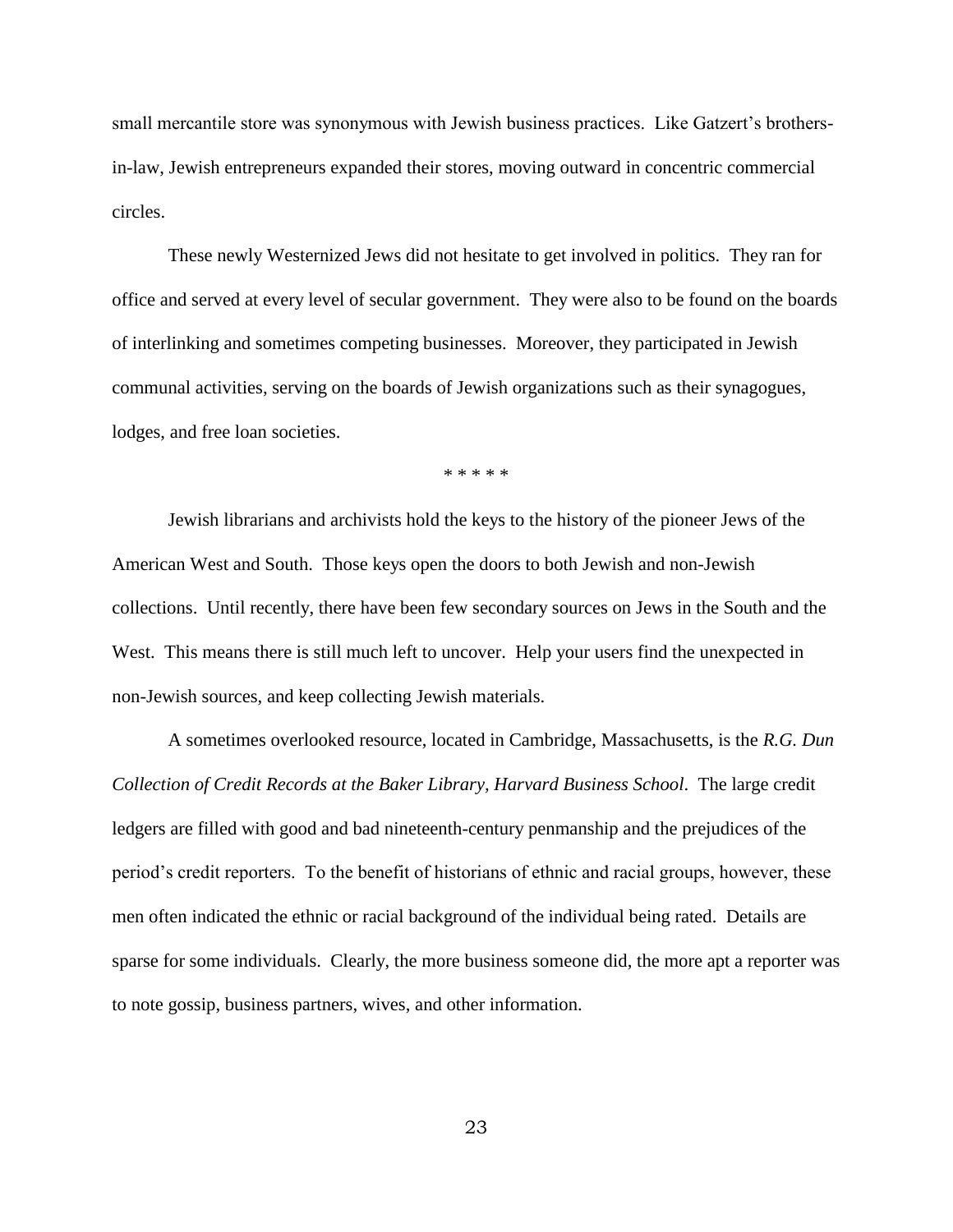In addition to more traditional resources, *new, on-line sources* have begun to appear. Just as a researcher ought to compare newspaper articles of the period with other sources, an internet researcher must recognize that not all articles are created equal. Even so, *Ancestry.com and JewishGen* provide good access to census records, passenger lists, naturalization records, burial information, and the like. However, the researcher must still compare one piece of information against another. Washington's *HistoryLink.org* and *Wikipedia* both depend heavily on the willingness of historians to contribute articles. The articles are not always complete, although *HistoryLink* appears to take a more active role than *Wikipedia* in insuring that its materials are accurate.

\* \* \* \* \*

Through my work, I've come to admire these early Jewish entrepreneurs. There is something special about them. They arrived in the United States as young men, some as teenagers. They worked hard alongside their experienced relatives and learned the ins and outs of the mercantile business. Like some of their Southern relatives, they brought a strong ethos to their business practices. In the South, Jewish merchants were more likely than others to give their Negro customers a fair deal, or even to let them try on clothing before they bought it. In the West, that same credo was transferred to Jewish entrepreneurs' treatment of Asians and Hispanics. The Schwabachers called it a fair deal for everyone.

These Jewish entrepreneurs moved across the Plains in covered wagons or came to the West around the Horn or through the Isthmus of Panama. Living in the West for awhile, they underwent what Frederick Jackson Turner called the transforming nature of the frontier and became Westerners. Modern historians of the West tend to be more frank than earlier historians